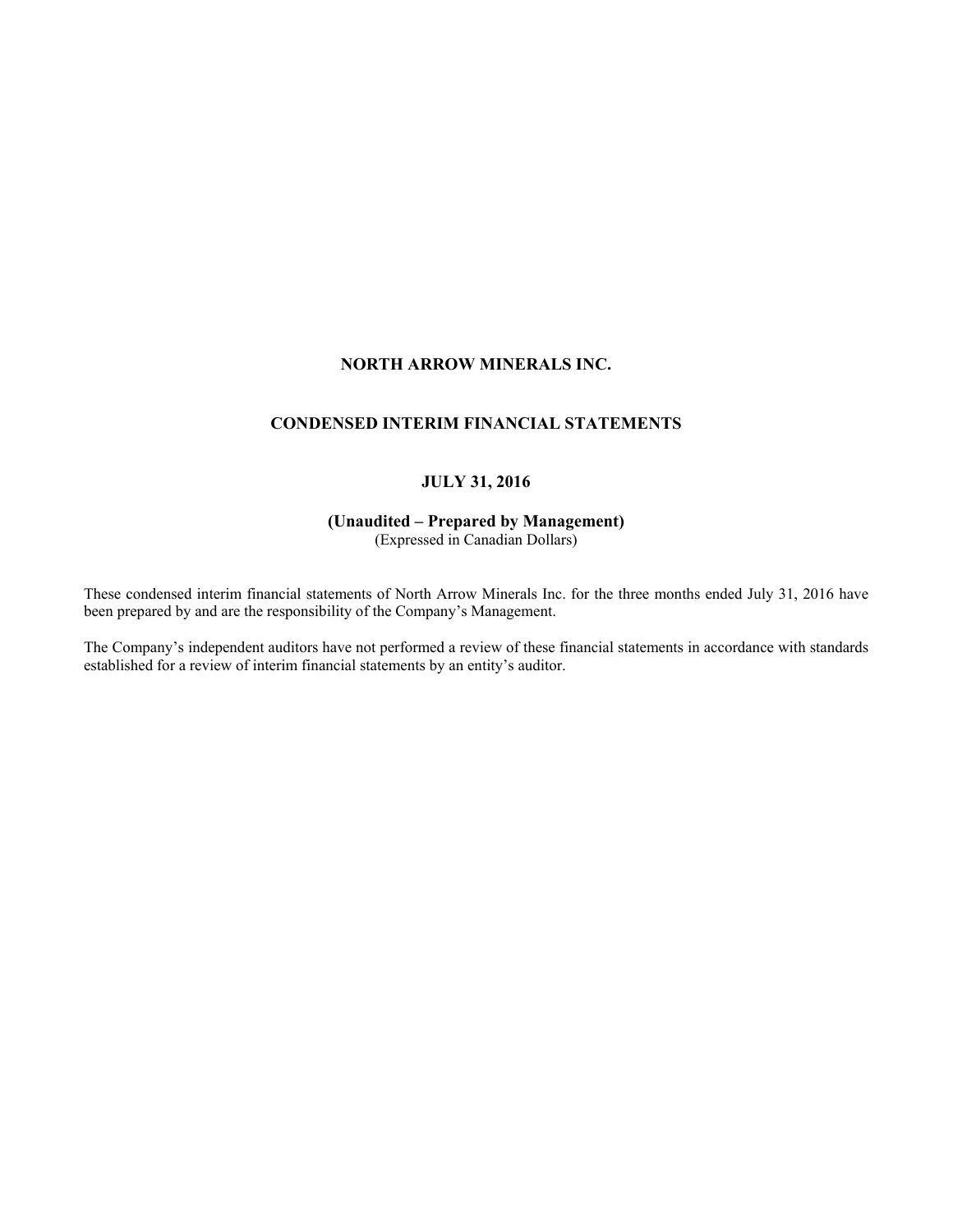# **NORTH ARROW MINERALS INC. CONDENSED INTERIM STATEMENTS OF FINANCIAL POSITION As at (Expressed in Canadian Dollars) (Unaudited- Prepared by Management)**

|                                                   |             | <b>July 31, 2016</b> |    | April 30, 2016 |
|---------------------------------------------------|-------------|----------------------|----|----------------|
| <b>ASSETS</b>                                     |             |                      |    |                |
| Current                                           |             |                      |    |                |
| Cash                                              | $\mathbf S$ | 1,626,631            | S  | 2,507,640      |
| Receivables (Note 5)                              |             | 23,801               |    | 117,880        |
| Marketable securities (Note 6)                    |             | 297,299              |    | 375            |
| Prepaid expenses                                  |             | 15,419               |    | 15,419         |
|                                                   |             | 1,963,150            |    | 2,641,314      |
| <b>Equipment</b> Note 7)                          |             | 82,143               |    | 86,979         |
| <b>Exploration and evaluation assets (Note 8)</b> |             | 10,843,936           |    | 10,556,971     |
|                                                   | \$          | 12,889,229           | \$ | 13,285,264     |
| <b>LIABILITIES</b>                                |             |                      |    |                |
| Current                                           |             |                      |    |                |
| Accounts payable and accrued liabilities (Note 9) | \$          | 107,483              | \$ | 606,421        |
| Due to related parties (Note 11)                  |             | 2,249                |    | 2,249          |
|                                                   |             | 109,732              |    | 608,670        |
| <b>SHAREHOLDERS EQUITY</b>                        |             |                      |    |                |
| Capital stock (Note 10)                           |             | 28,719,107           |    | 28,719,107     |
| Share-based payment reserve (Note 10)             |             | 3,143,846            |    | 3,141,778      |
| Investment revaluation reserve                    |             | 48,287               |    | (15, 113)      |
| Deficit                                           |             | (19, 131, 743)       |    | (19, 169, 178) |
|                                                   |             |                      |    | 12,676,594     |
|                                                   |             | 12,779,497           |    |                |

**Approved and authorized on behalf of the Board on September 26, 2016:**

*"D. Grenville Thomas"* Director *"Blair Murdoch"* Director

The accompanying notes are an integral part of these financial statements.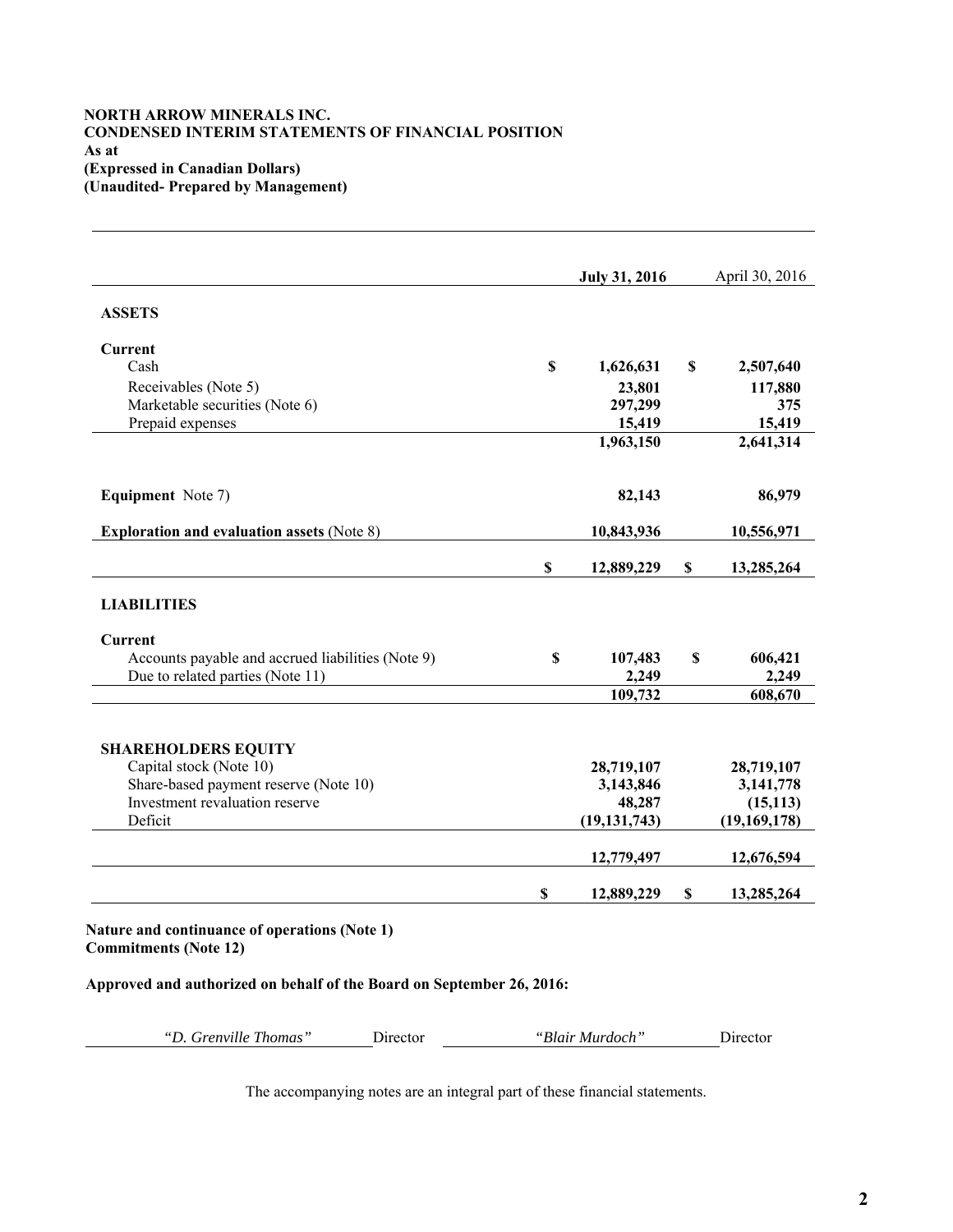# **NORTH ARROW MINERALS INC. CONDENSED INTERIM STATEMENTS OF LOSS AND COMPREHENSIVE LOSS For the Three Months Ended July 31, 2016 and 2015 (Unaudited – Prepared by Management) (Expressed in Canadian Dollars)**

|                                                                        | 2016         | 2015             |
|------------------------------------------------------------------------|--------------|------------------|
|                                                                        |              |                  |
| <b>EXPENSES</b>                                                        |              |                  |
| Advertising, promotion and travel                                      | \$<br>14,552 | \$<br>9,114      |
| Consulting                                                             | 4,500        |                  |
| Depreciation                                                           | 4,836        | 4,618            |
| Office, miscellaneous and rent                                         | 35,919       | 38,400           |
| Professional fees                                                      | 1,587        | 8,040            |
| Property investigation costs                                           | 13,038       | 123,519          |
| Regulatory and filing fees                                             | 1,057        | 5,270            |
| Salaries and benefits                                                  | 81,245       | 117,539          |
| Share-based compensation (Note 10)                                     | 2,068        | 82,646           |
|                                                                        |              |                  |
|                                                                        | 158,802      | 389,146          |
|                                                                        |              |                  |
| Interest and foreign exchange                                          | 2,697        | 8,880            |
| Gain on disposal of mineral properties (Note 8)                        | 233,524      |                  |
| Write-off of exploration and evaluation assets (Note 8)                | (39, 984)    |                  |
|                                                                        |              |                  |
|                                                                        | 196,237      | 8,880            |
| Net income (loss) for the period                                       | 37,435       | (380, 266)       |
|                                                                        |              |                  |
| Unrealized gain (loss) on available-for-sale financial assets (Note 6) | 63,400       | (150)            |
|                                                                        |              |                  |
| Comprehensive income (loss) for the period                             | S<br>100,835 | \$<br>(380, 416) |
|                                                                        | 0.00         |                  |
| Basic and diluted loss per share                                       | \$           | \$<br>(0.01)     |
| Weighted average number of common shares                               | 54, 155, 741 | 52,874,132       |

The accompanying notes are an integral part of these financial statements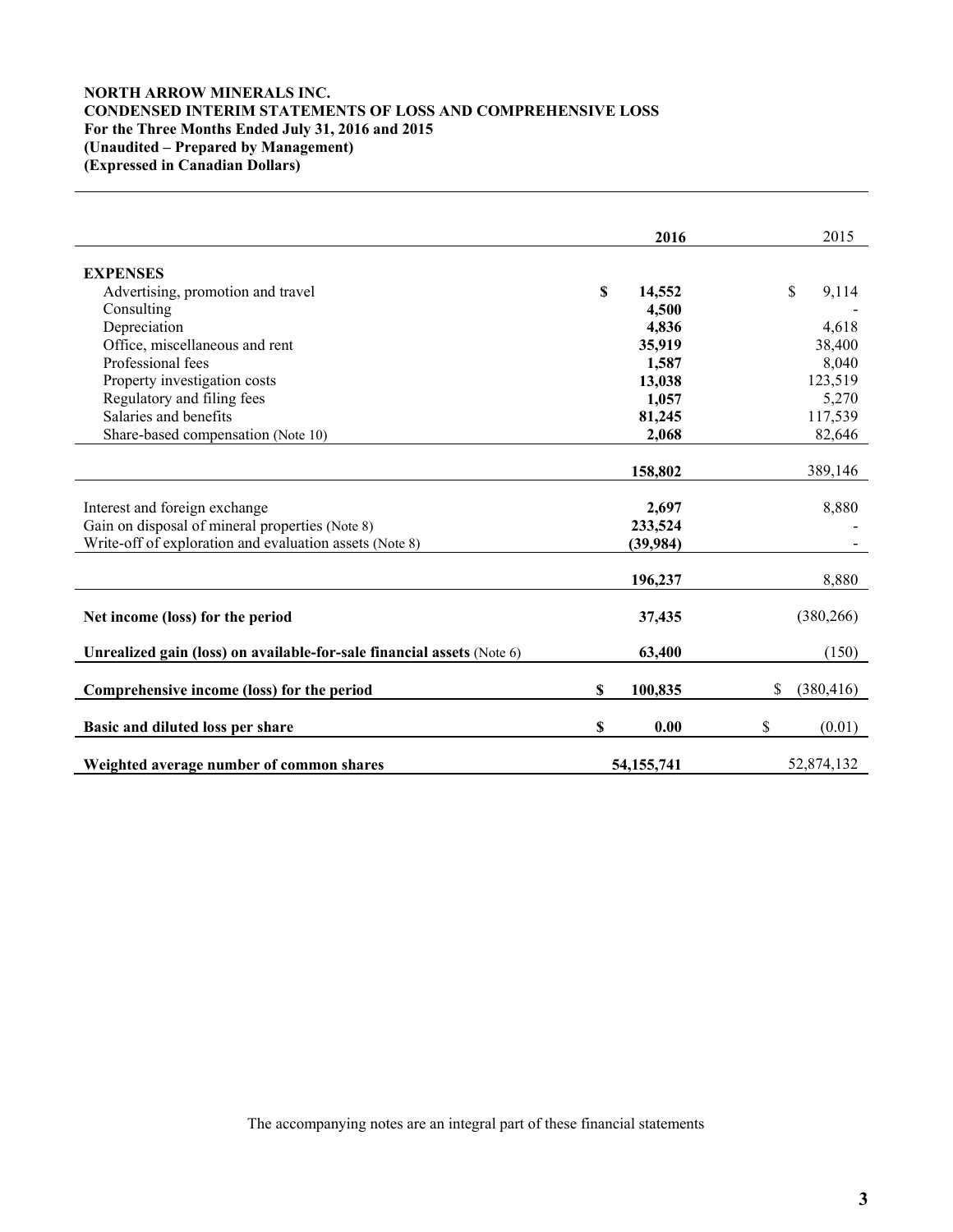# **NORTH ARROW MINERALS INC. CONDENSED INTERIM STATEMENTS OF CASH FLOWS For the Three Months Ended July 31, 2016 and 2015 (Unaudited – Prepared by Management) (Expressed in Canadian Dollars)**

|                                                                                 | 2016                     | 2015                                 |
|---------------------------------------------------------------------------------|--------------------------|--------------------------------------|
| <b>CASH FLOWS FROM OPERATING ACTIVITIES</b>                                     |                          |                                      |
| Net income (loss) for the year                                                  | S<br>37,435              | \$<br>(380, 266)                     |
| Items not involving cash:                                                       |                          |                                      |
| Depreciation                                                                    | 4,836                    | 4,618                                |
| Share-based compensation                                                        | 2,068                    | 82,646                               |
| Write-off of exploration and evaluation assets                                  | 39,984                   |                                      |
| Gain on disposal of mineral properties                                          | (233, 524)               |                                      |
| Changes in non-cash working capital items:                                      |                          |                                      |
| Decrease (increase) in receivables                                              | 94,079                   | 66,545                               |
| Decrease (increase) in prepaid expenses                                         |                          | (39,679)                             |
| Increase in accounts payable and accrued liabilities                            | (25, 683)                | 18,566                               |
| Decrease in due to related parties                                              |                          | (4, 351)                             |
|                                                                                 | (80, 805)                | (251, 921)                           |
| Expenditures on exploration and evaluation assets, net<br>Purchase of equipment | (800, 204)<br>(800, 204) | (577, 197)<br>(7, 456)<br>(584, 653) |
| <b>CASH FLOWS FROM FINANCING ACTIVITIES</b>                                     |                          |                                      |
| Proceeds from issuance of shares                                                |                          | 4,000,450                            |
| Share issuance costs                                                            |                          | (347, 697)                           |
|                                                                                 |                          | 3,652,753                            |
| Change in cash during the period                                                | (881,009)                | 2,816,179                            |
| Cash, beginning of year                                                         | 2,507,640                | 2,102,920                            |
| Cash, end of period                                                             | \$<br>1,626,631          | \$<br>4,919,099                      |
| Cash paid during the period for interest                                        | \$                       | \$                                   |
| Cash paid during the period for income taxes                                    | \$                       | \$                                   |

**Supplemental disclosure with respect to cash flows (Note 13)** 

The accompanying notes are an integral part of these financial statements.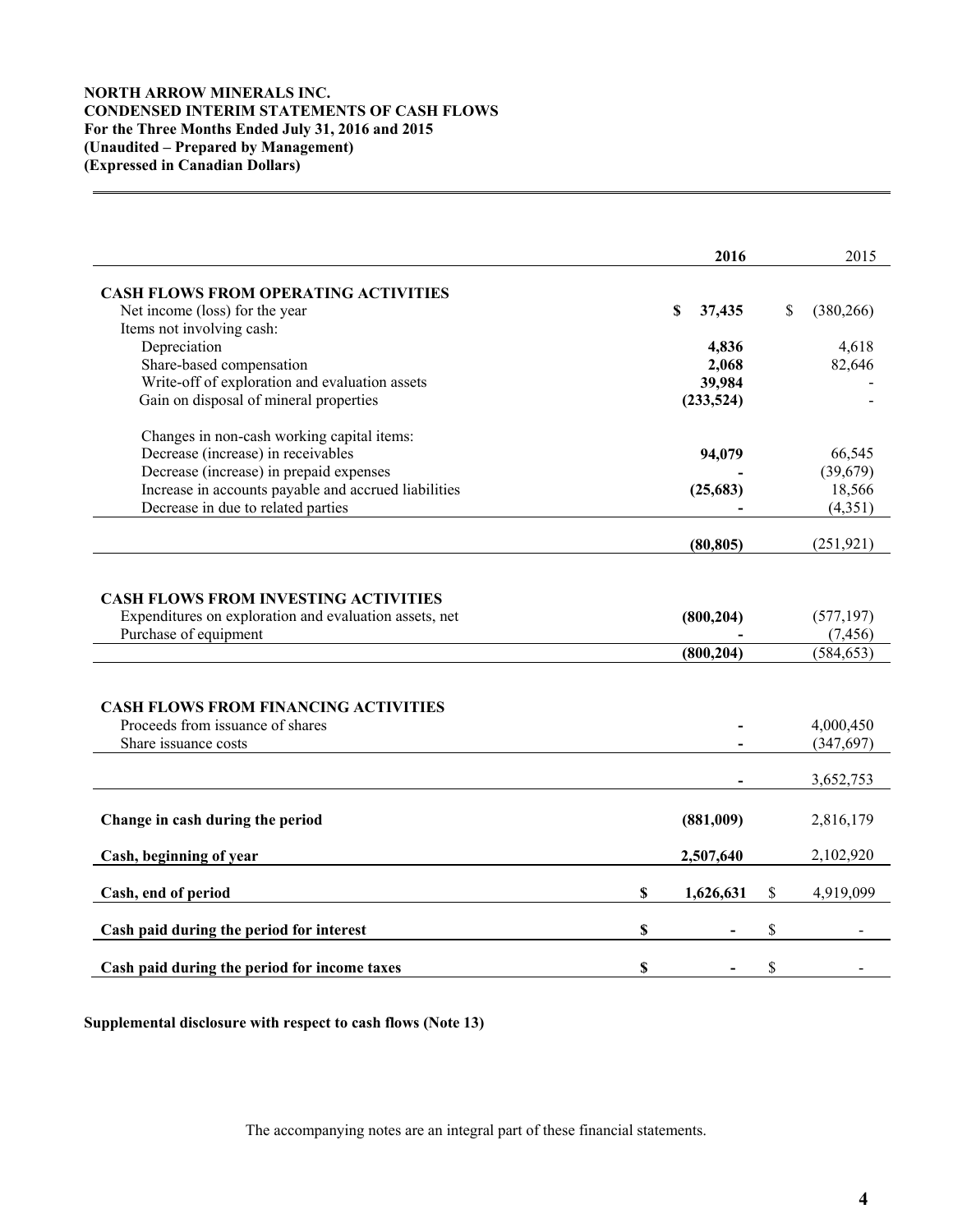# **NORTH ARROW MINERALS INC. CONDENSED INTERIM STATEMENTS OF CHANGES IN EQUITY (Unaudited – Prepared by Management) (Expressed in Canadian Dollars)**

 $\overline{a}$ 

Number of Shares Capital Stock Share-based payment reserve Investment revaluation reserve Deficit Total Balance, April 30, 2015 49,944,741 \$ 25,066,354 \$ 2,985,473 \ \$ (14,888) \$ (15,317,813) \$ 12,719,126 Share-based compensation | - | 82,646 | - | 82,646 | - | 82,646 Net loss - - - - (380,266) (380,266) Investment loss - - - (150) - (150) Private placement- net  $\begin{vmatrix} 4,211,000 \end{vmatrix}$  3,652,753 - - - 3,652,753 Balance, July 31, 2015 54,155,741 \$28,719,107 \$3,068,119 \$ (15,038) \$ (15,698,079) \$16,074,109 **Balance, April 30, 2016 54,155,741 \$ 28,719,107 \$ 3,141,778 \$ (15,113) \$ (19,169,178) \$ 12,676,594**  Share-based compensation **- 1.2,068** - 2,068 - 2,068 - 2,068 - 2,068 - 2,068 - 2,068 - 2,068 - 2,068 - 2,068 - 2,068 - 2,068 - 2,068 - 2,068 - 2,068 - 2,068 - 2,068 - 2,068 - 2,068 - 2,068 - 2,068 - 2,068 - 2,068 - 2,068 -Net income (loss) - - **- - 37,435 37,435**  Investment gain (loss)  $\qquad \qquad \qquad \qquad -$ 

Balance, July 31, 2016 **54,155,741** \$ 28,719,107 **\$ 3,143,846** \$ 48,287 \$ (19,131,743) \$ 12,779,497

The accompanying notes are an integral part of these financial statements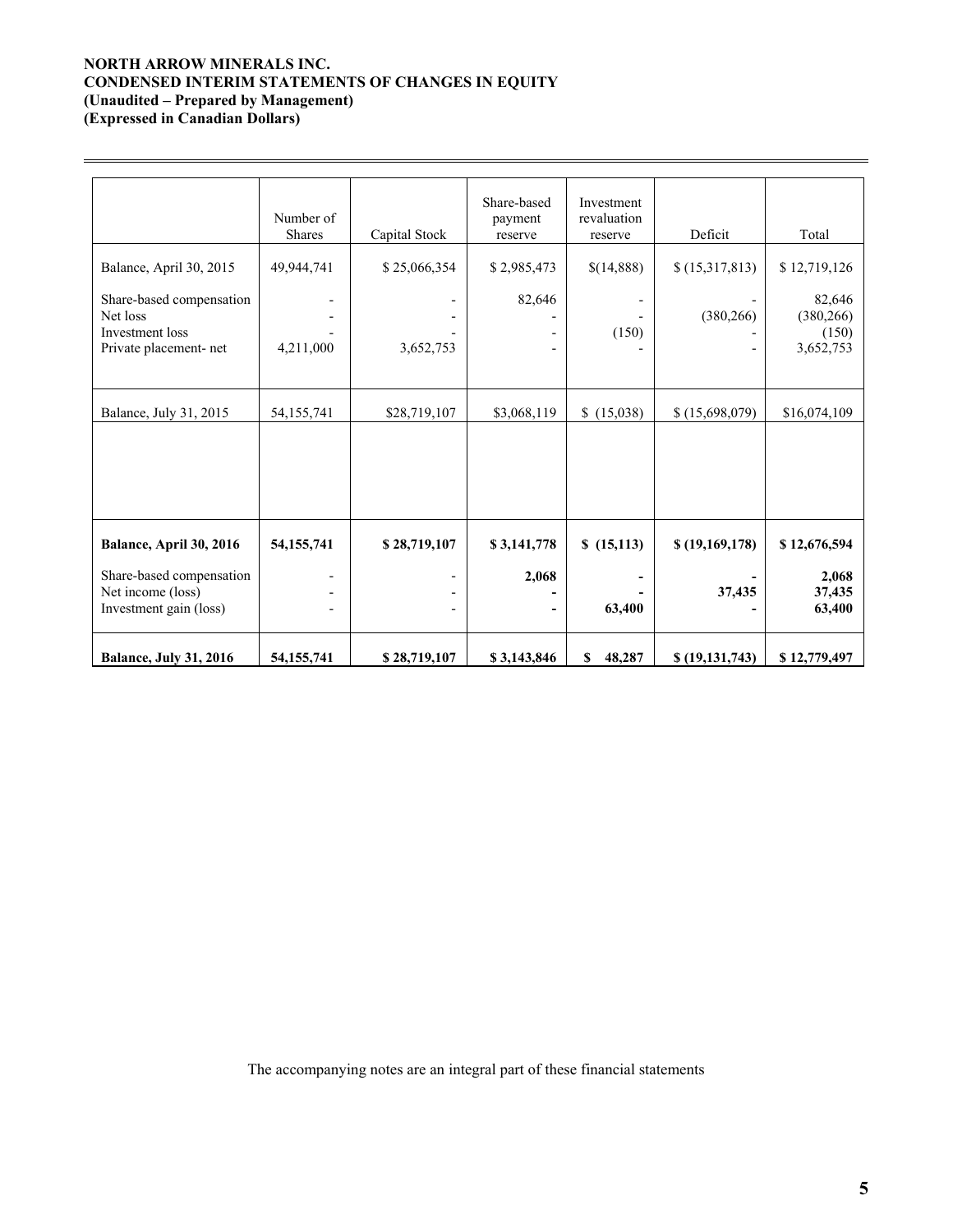# **1. NATURE AND CONTINUANCE OF OPERATIONS**

 $\overline{a}$ 

North Arrow Minerals Inc. (the "Company") is incorporated federally under the laws of the Canada Business Corporations Act ("CBCA").

The condensed interim financial statements of the Company are presented in Canadian dollars, which is the functional currency of the Company. The Company trades on the TSX Venture Exchange (TSXV – NAR) and its registered office address is Ste. #960-789 West Pender Street, Vancouver, BC, Canada V6C 1H2.

The Company's principal business activity is the acquisition and exploration of exploration and evaluation assets. To date, the Company has not generated significant revenues from operations and is considered to be in the exploration stage.

The Company is in the process of acquiring and exploring its exploration and evaluation assets and has not yet determined whether these properties contain reserves that are economically recoverable. These financial statements have been prepared on the assumption that the Company will continue in operation for the foreseeable future and will be able to realize assets and discharge liabilities in the normal course of operations. At July 31, 2016, the Company has a deficit of \$19,131,743, no current source of revenue and may require additional funding to meet its planned activities. The Company's continuation as a going concern is dependent on the successful results from its mineral property exploration activities and its ability to raise equity capital or borrowings sufficient to meet current and future obligations. There can be no assurances that management's plans for the Company will be successful. These material uncertainties may cast significant doubt upon the Company's ability to continue as a going concern. These financial statements do not include any adjustments to the recoverability and classification of assets and liabilities that might be necessary, should the Company be unable to continue as a going concern.

# **2. BASIS OF PRESENTATION**

# **a) Statement of Compliance**

These condensed interim financial statements have been prepared in accordance with International Financial Reporting Standards ("IFRS") as issued by the International Accounting Standards Board ("IASB") and interpretations of the International Financial Reporting Interpretations Committee ("IFRIC") and specifically with IFRS applicable to the preparation of interim financial statements, including IAS 34, Interim Financial Reporting (IAS 34). These financial statements should be read in conjunction with the Company's audited financial statements for the year ended April 30, 2016. These financial statements are presented in Canadian dollars unless otherwise noted.

# **b) Historical cost**

These condensed interim financial statements have been prepared on a historical cost basis except for certain financial instruments measured at fair value.

#### **c) Significant accounting judgments, estimates and assumptions**

The preparation of financial statements in conformity with IFRS requires management to make certain estimates, judgments and assumptions that affect the reported amounts of assets and liabilities at the date of the financial statements and the reported revenues and expenses during this period.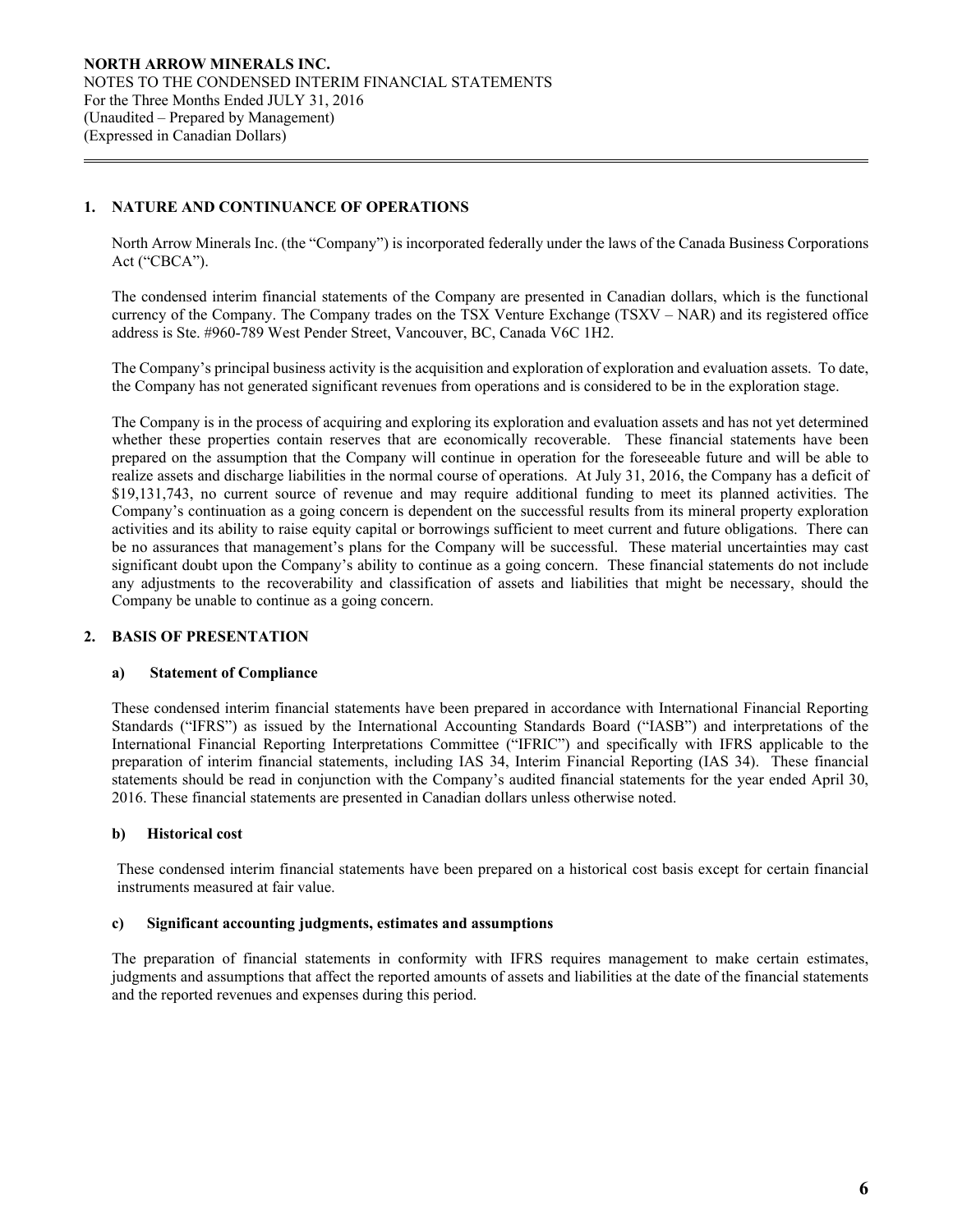# **2. BASIS OF PRESENTATION - continued**

 $\overline{a}$ 

#### **d) Significant accounting judgments, estimates and assumptions** *-* **continued**

Although management uses historical experiences and its best knowledge of the amount, events or actions to form the basis for judgments and estimates, actual results may differ from these estimates.

The most significant accounts that require estimates as the basis for determining the stated amounts include the recoverability of exploration and evaluation assets, valuation of share-based payments, and valuation of deferred tax amounts.

Critical judgments exercised in applying accounting policies that have the most significant effect on the amounts recognized in the consolidated financial statements are as follows:

(i) Economic recoverability and probability of future benefits of exploration and evaluation costs*.* 

 Management has determined that exploration, evaluation and related costs incurred which were capitalized may have future economic benefits and may be economically recoverable. Management uses several criteria in its assessments of economic recoverability and probability of future economic benefits including geologic and other technical information, history of conversion of mineral deposits with similar characteristics to its own properties to proven and probable mineral reserves, the quality and capacity of existing infrastructure facilities, evaluation of permitting and environmental issues and local support for the project.

(ii) Valuation of share-based payments

The Company uses the Black-Scholes Option Pricing Model for valuation of share-based payments. Option pricing models require the input of subjective assumptions including expected price volatility, interest rates and forfeiture rate. Changes in the input assumptions can materially affect the fair value estimate and Company's earnings and equity reserves.

(iii) Income taxes

In assessing the probability of realizing income tax assets, management makes estimates related to expectations of future taxable income, applicable tax opportunities, expected timing of reversals of existing temporary differences and the likelihood that tax positions taken will be sustained upon examination by applicable tax authorities. In making its assessments, management gives additional weight to positive and negative evidence that can be objectively verified.

#### **3. SIGNIFICANT ACCOUNTING POLICIES – New Accounting pronouncements**

Certain pronouncements were issued by the IASB or IFRIC but are not yet effective as at July 31, 2016. The Company intends to adopt these standards and interpretations when they become effective.

The following are the accounting standards issued but not effective as of July 31, 2016 that the Company believes could be significant.

IFRS 9 - Financial Instruments – classification and measurement

Effective for annual periods beginning on or after January 1, 2018. This is the first part of a new standard on classification and measurement of financial assets that will replace IAS 39, "Financial Instruments: Recognition and Measurement". IFRS 9 has two measurement categories: amortized cost and fair value. All equity instruments are measured at fair value. A debt instrument is recorded at amortized cost only if the entity is holding it to collect contractual cash flows and the cash flows represent principal and interest. Otherwise it is measured at fair value with changes in fair value through profit or loss. In addition, this new standard has been updated to include guidance on financial liabilities and derecognition of financial instruments.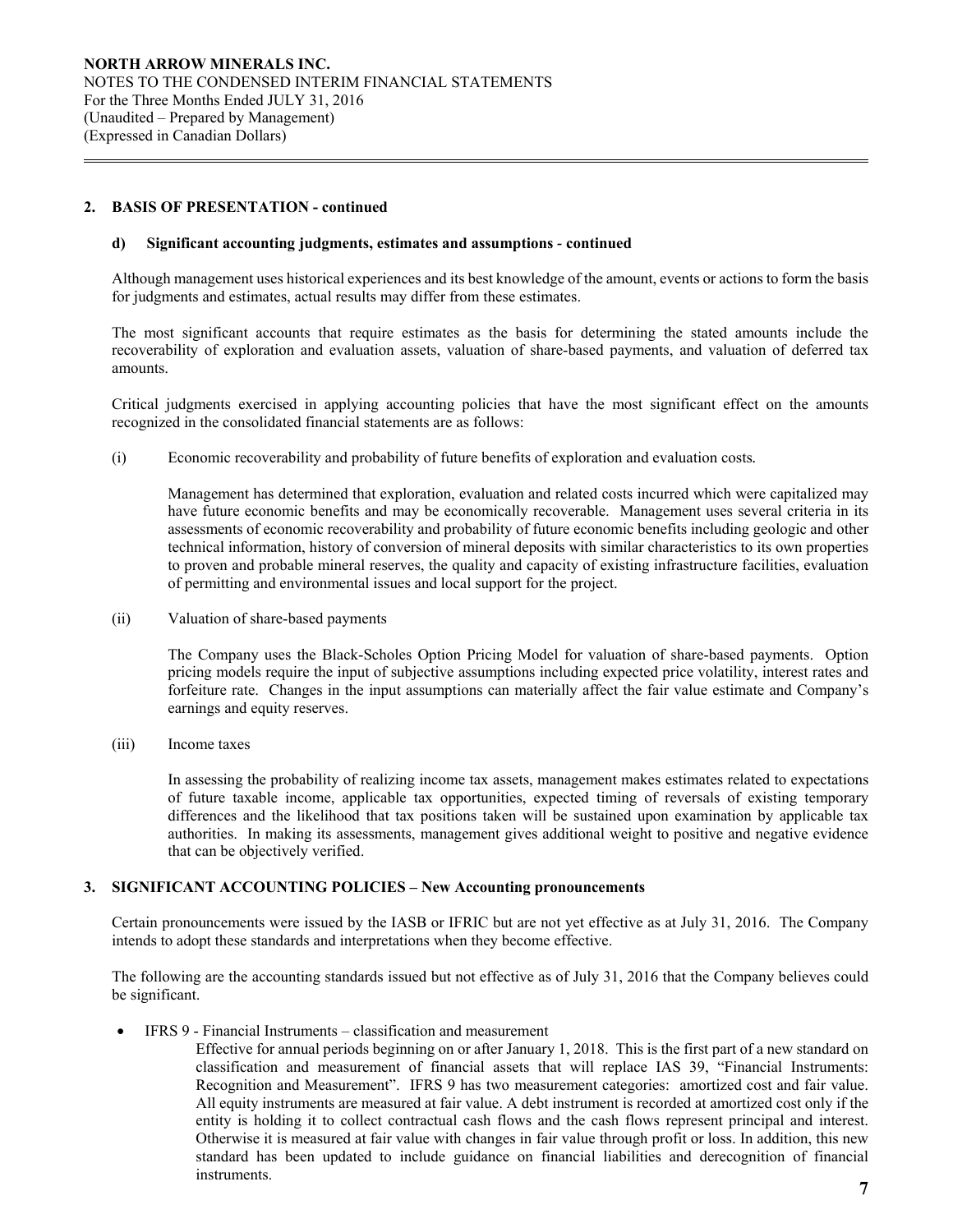# **3. SIGNIFICANT ACCOUNTING POLICIES - continued**

#### IFRS 16 – Leases

 $\overline{a}$ 

Effective for annual periods commencing on or after January 1, 2019, this new standard eliminates the classification of leases as either operating or finance leases and introduces a single lessee accounting model which requires the lessee to recognize assets and liabilities for all leases with a term of longer than 12 months.

The Company is currently assessing the impact of these new accounting standards on its consolidated financial statements.

# **4. FINANCIAL INSTRUMENTS AND RISK MANAGEMENT**

Financial instruments measured at fair value are classified into one of three levels in the fair value hierarchy according to the relative reliability of the inputs used to estimate the fair values. The three levels of the fair value hierarchy are:

- Level 1 Unadjusted quoted prices in active markets for identical assets or liabilities;
- Level 2 Inputs other than quoted prices that are observable for the asset or liability either directly or indirectly; and
- Level 3 Inputs that are not based on observable market data.

The Company's financial instruments consist of cash, marketable securities, receivables, accounts payable and accrued liabilities and due to related parties. Cash is carried at fair value using a Level 1 fair value measurement. The carrying value of receivables, accounts payable and accrued liabilities and due to related parties approximate their fair values due to their immediate or short-term maturity. Common shares are recorded at fair value based on the quoted market prices in active markets at the balance sheet date, which is consistent with Level 1 of the fair value hierarchy**.** Warrants the Company has classified as marketable securities are recorded at fair value based on a Black Scholes pricing model.

The Company is exposed to a variety of financial risks by virtue of its activities, including credit risk, interest rate risk, liquidity risks, foreign currency risk, and equity market risk. The Company's objective with respect to risk management is to minimize potential adverse effects on the Company's financial performance. The Board of Directors provides direction and guidance to management with respect to risk management. Management is responsible for establishing controls and procedures to ensure that financial risks are mitigated to acceptable levels.

#### Credit risk

Credit risk is the risk of financial loss to the Company if a counter-party to a financial instrument fails to meet its contractual obligations. The Company manages credit risk by investing its excess cash in short-term investments with investment grade ratings, issued by a Canadian chartered bank. The Company's receivables consist primarily of sales tax receivables due from the federal government and receivables from companies with which the Company has agreements or options. The maximum exposure to credit risk at the reporting date is the carrying value of the Company's receivables and cash.

#### Interest rate risk

Interest rate risk is the risk that the fair value or future cash flows of a financial instrument will fluctuate because of changes in market interest rates. Financial assets and liabilities with variable interest rates expose the Company to interest rate risk with respect to its cash flow. It is management's opinion that the Company is not exposed to significant interest rate risk.

#### Liquidity risk

Liquidity risk is the risk that the Company will not be able to meet its obligations as they become due. The Company's ability to continue as a going concern is dependent on management's ability to raise the funds required through future equity financings, asset sales or exploration option agreements, or a combination thereof. The Company has no regular cash flow from its operating activities. The Company manages its liquidity risk by forecasting cash flow requirements for its planned exploration and corporate activities and anticipating investing and financing activities. Management and the Board of Directors are actively involved in the review, planning and approval of annual budgets and significant expenditures and commitments. Failure to realize additional funding could cast significant doubt on the Company's ability to continue as a going concern. As at July 31, 2016, the Company had cash of \$1,626,631 (April 30, 2016 - \$2,507,640) available to settle current liabilities of \$109,732 (April 30, 2016 - \$608,670).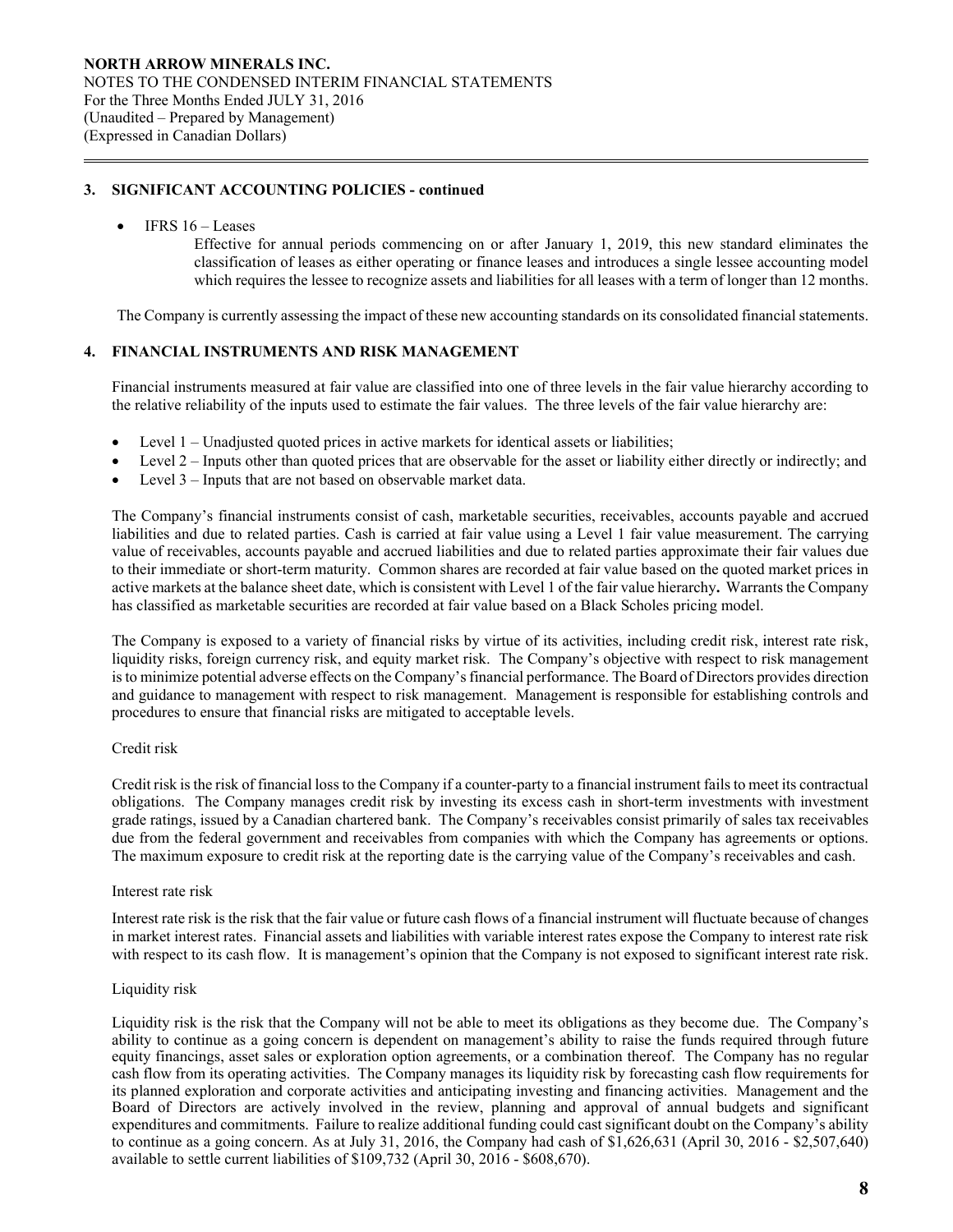# **4. FINANCIAL INSTRUMENTS AND RISK MANAGEMENT - continued**

#### Foreign currency risk

 $\overline{a}$ 

 The Company's activities are within Canada and accordingly the Company is not subject to significant foreign currency risk.

# Equity market risk

The Company is exposed to equity price risk arising from its marketable securities, consisting of shares and warrants, which are classified as available for sale and fair value through profit and loss respectively. The Company plans to sell its marketable securities as market conditions permit, or as is required to finance the Company's operations from time-to-time.

# **5. RECEIVABLES**

|                                          | <b>July 31, 2016</b>      | April 30, 2016   |
|------------------------------------------|---------------------------|------------------|
| HST/GST receivables<br>Other receivables | 20,847<br>œ<br>D<br>2,954 | 108,764<br>9,116 |
|                                          | 23,801<br>S               | 117,880          |

# **6. MARKETABLE SECURITIES**

During the three months ended July 31, 2016, the Company sold its interest in the in the previously written off Torp Lake and Phoenix mineral claims to Clean Commodities Corp. (previously Athabasca Nuclear Corp.) for consideration of 2,500,000 common shares of Clean Commodities Corp. having a fair valued of \$200,000 and warrants entitling the Company to purchase an additional 1,000,000 common shares at a price of \$0.20 for a period of two years with a fair value of \$33,524.

|                                                   |           | <b>July 31, 2016</b>      |                                |                          | April 30, 2016     |                      |
|---------------------------------------------------|-----------|---------------------------|--------------------------------|--------------------------|--------------------|----------------------|
|                                                   | Cost      | Unrealized<br>Gain (Loss) | Fair<br><b>Market</b><br>Value | Cost                     | Unrealized<br>Loss | Fair Market<br>Value |
| Minerals Corp. $-$<br>15.000<br>Adamera<br>shares | \$15,488  | \$(14,213)                | \$1,275                        | \$15,488                 | \$(15,113)         | \$375                |
| Clean Commodities Corp. $-2,500,000$<br>shares    | 200,000   | 62,500                    | 262,500                        | $\overline{\phantom{a}}$ |                    |                      |
| Clean Commodities Corp. $-1,000,000$<br>warrants  | 33,524    | $\overline{\phantom{a}}$  | 33,524                         | -                        |                    |                      |
|                                                   | \$249,012 | \$48,287                  | \$297,299                      | \$15,488                 | \$(15,113)         | \$375                |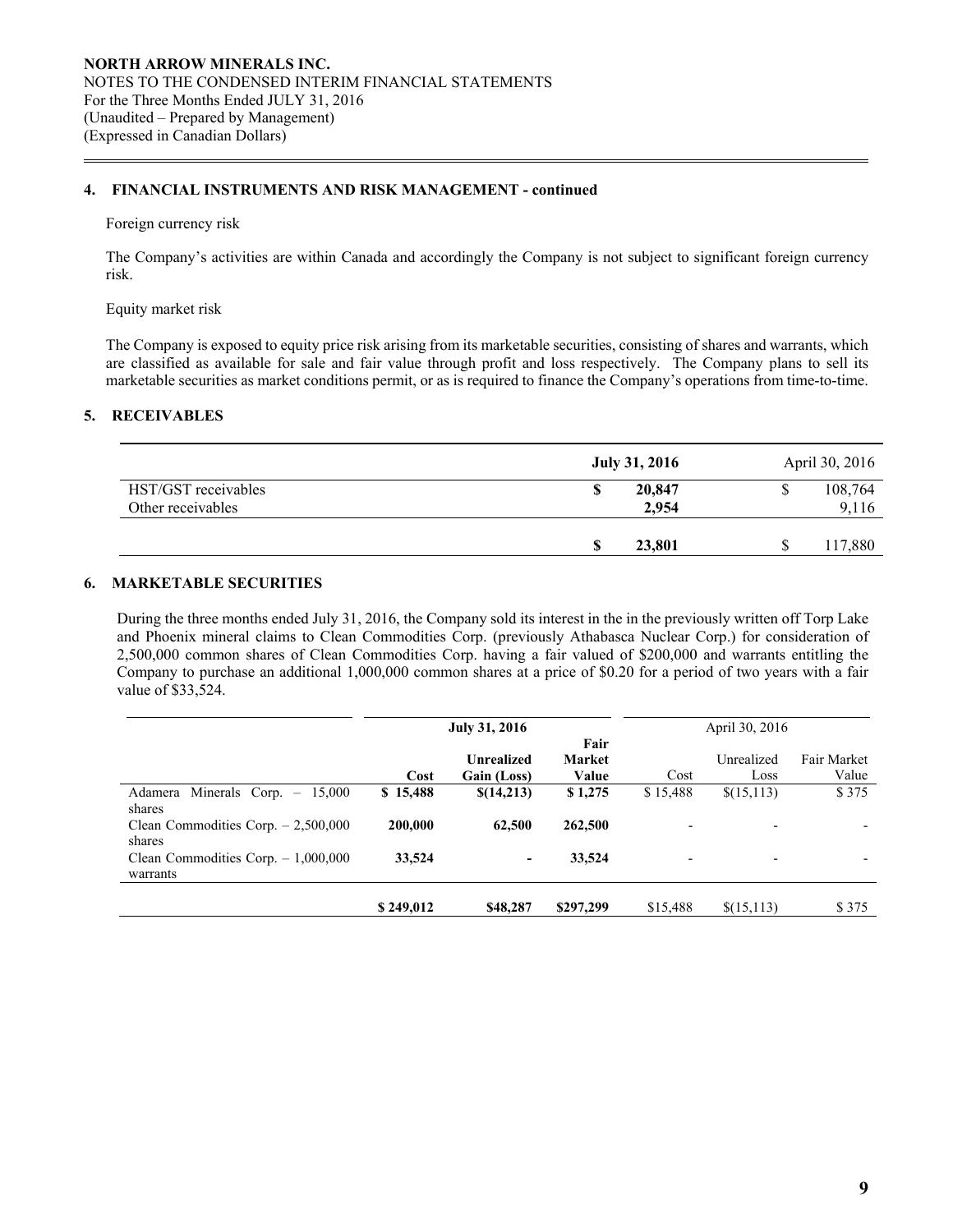# **7. EQUIPMENT**

 $\overline{a}$ 

|                                 | Office and computer | Field       |              |
|---------------------------------|---------------------|-------------|--------------|
|                                 | equipment           | equipment   | <b>Total</b> |
|                                 |                     |             |              |
| Cost                            |                     |             |              |
| Balance, April 30, 2015         | \$17,265            | \$93,775    | \$111,040    |
| Additions                       | 15,494              |             | 15,494       |
| Balance, April 30, 2016         | 32,759              | 93,775      | 126,534      |
| <b>Additions</b>                |                     |             |              |
| <b>Balance, July 31, 2016</b>   | \$32,759            | \$93,775    | \$126,534    |
|                                 |                     |             |              |
| <b>Accumulated Amortization</b> |                     |             |              |
| Balance, April 30, 2015         | \$<br>8,279         | 9,377<br>\$ | \$<br>17,656 |
| Additions                       | 5,020               | 16,879      | 21,899       |
| Balance, April 30, 2016         | 13,299              | 26,256      | 39,555       |
| <b>Additions</b>                | 1,460               | 3,376       | 4,836        |
| <b>Balance, July 31, 2016</b>   | \$14,759            | \$29,632    | 44,391<br>\$ |
|                                 |                     |             |              |
| <b>Carrying amounts</b>         |                     |             |              |
| April 30, 2016                  | \$19,460            | \$67,519    | \$86,979     |
| <b>July 31, 2016</b>            | \$18,000            | \$64,143    | \$82,143     |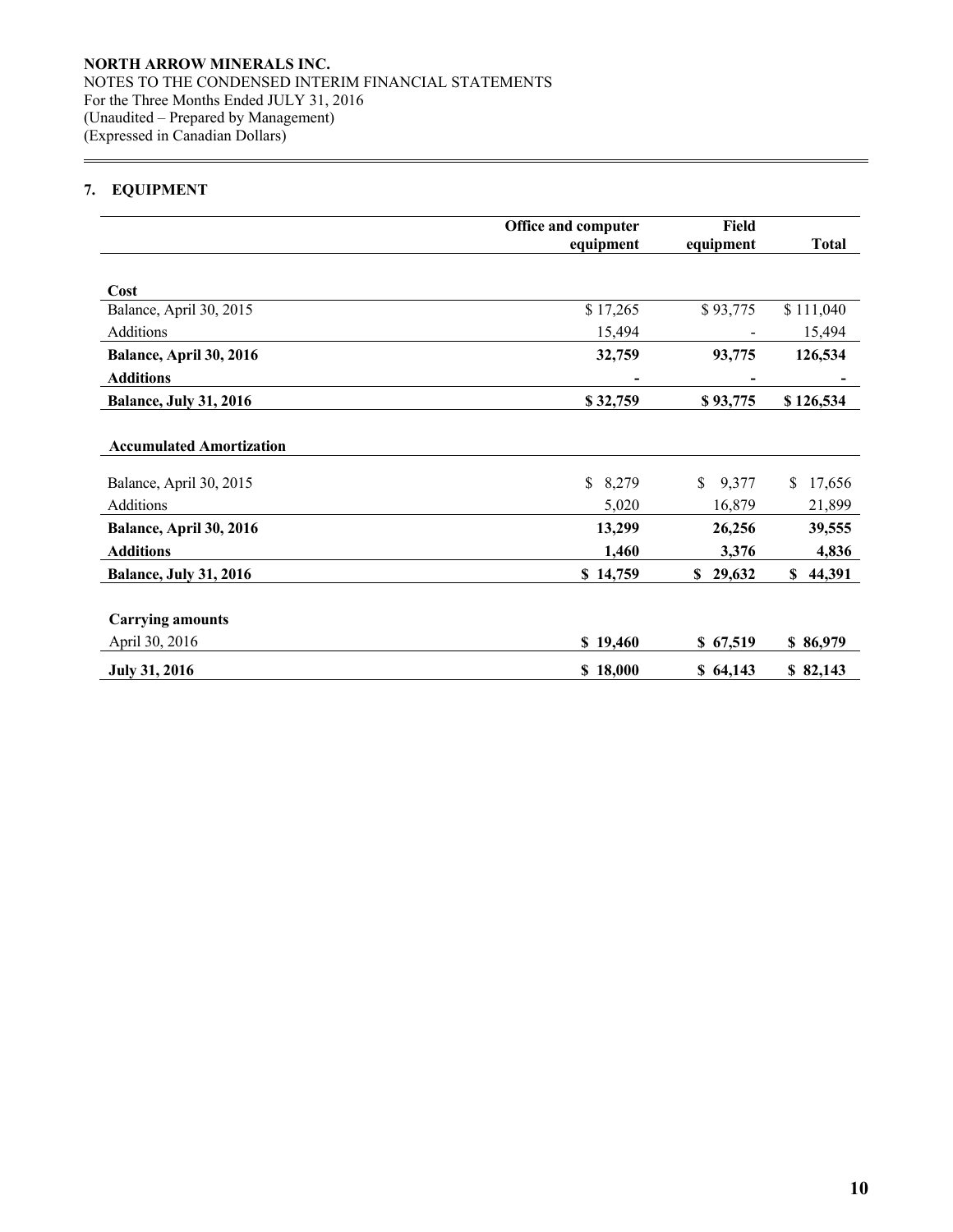# **8. EXPLORATION AND EVALUATION ASSETS**

 $\overline{a}$ 

|                                                               |                      | <b>Expended</b><br>During | Write-offs<br>During the |                      |
|---------------------------------------------------------------|----------------------|---------------------------|--------------------------|----------------------|
|                                                               | April 30, 2016       | the Period                | Period                   | <b>July 31, 2016</b> |
|                                                               |                      |                           |                          |                      |
| <b>Diamond Properties</b>                                     |                      |                           |                          |                      |
| Lac de Gras, Canada                                           |                      |                           |                          |                      |
| <b>Exploration</b> costs                                      | \$235,404            | \$                        | \$                       | \$235,404            |
| Acquisition and tenure costs                                  | 277,918              |                           |                          | 277,918              |
| Geological, data collection and assays<br>Office and salaries | 153,559<br>134,040   |                           |                          | 153,559              |
|                                                               | 800,921              | -                         |                          | 134,040<br>800,921   |
|                                                               |                      |                           |                          |                      |
| Pikoo, Canada                                                 |                      |                           |                          |                      |
| <b>Exploration</b> costs                                      | 1,242,974            | 5,360                     |                          | 1,248,334            |
| Drilling                                                      | 2,085,859            |                           |                          | 2,085,859            |
| Acquisition and tenure costs                                  | 14,581               |                           |                          | 14,581               |
| Geological, data collection and assays                        | 1,374,630            | 94,641                    | (49, 222)                | 1,420,049            |
| Office and salaries                                           | 529,006              | 34,260                    |                          | 563,266              |
| Contribution from joint-venture partner                       | (637, 813)           |                           |                          | (637, 813)           |
|                                                               | 4,609,237            | 134,261                   | (49, 222)                | 4,694,276            |
| Loki, Canada                                                  |                      |                           |                          |                      |
| <b>Exploration</b> costs                                      |                      | 907                       |                          | 907                  |
| Acquisition and tenure costs                                  |                      | 262                       |                          | 262                  |
| Geological, data collection and assays                        |                      | 15,456                    |                          | 15,456               |
| Office and salaries                                           |                      | 312                       |                          | 312                  |
|                                                               |                      | 16,937                    |                          | 16,937               |
|                                                               |                      |                           |                          |                      |
| Qilalugaq, Canada                                             |                      |                           |                          |                      |
| <b>Exploration</b> costs                                      | 357,350              | 5,489                     |                          | 362,839              |
| Acquisition and tenure costs                                  | 73,670               | 28,032                    |                          | 101,702              |
| Geological, data collection and assays                        | 3,395,314            | 53,945                    |                          | 3,449,259            |
| Office and salaries                                           | 252,634<br>4,078,968 | 20,547                    |                          | 273,181              |
|                                                               |                      | 108,013                   | $\overline{\phantom{a}}$ | 4,186,981            |
| Luxx, Canada                                                  |                      |                           |                          |                      |
| <b>Exploration</b> costs                                      | 50,420               |                           |                          | 50,420               |
| Acquisition and tenure costs                                  | 138,639              |                           |                          | 138,639              |
| Geological, data collection and assays                        | 121,301              |                           |                          | 121,301              |
| Office and salaries                                           | 43,221               | 940                       |                          | 44,161               |
|                                                               | 353,581              | 940                       | $\overline{\phantom{a}}$ | 354,521              |
| Mel, Canada                                                   |                      |                           |                          |                      |
| <b>Exploration</b> costs                                      | 83,128               | 15,983                    |                          | 99,111               |
| Acquisition and tenure costs                                  | 130,866              | 600                       |                          | 131,466              |
| Geological, data collection and assays                        | 444,364              | 46,018                    |                          | 490,382              |
| Office and salaries                                           | 55,906               | 13,435                    |                          | 69,341               |
|                                                               | 714,264              | 76,036                    |                          | 790,300              |
|                                                               |                      |                           |                          |                      |
| Redemption, Canada                                            |                      |                           |                          |                      |
| <b>Exploration</b> costs                                      |                      | 5,009                     | (5,009)                  |                      |
| Drilling                                                      |                      | 21,436                    | (21, 436)                |                      |
| Acquisition and tenure costs                                  |                      |                           |                          |                      |
| Geological, data collection and assays                        |                      | 6,567                     | (6, 567)                 |                      |
| Office and salaries<br>Recoveries                             |                      | 13,850                    | (13, 850)                |                      |
|                                                               |                      | (56, 100)<br>(9,238)      | 56,100<br>9,238          |                      |
|                                                               |                      |                           |                          |                      |
| <b>TOTAL</b>                                                  | \$<br>10,556,971     | 326,949                   | (39, 984)                | \$10,843,936         |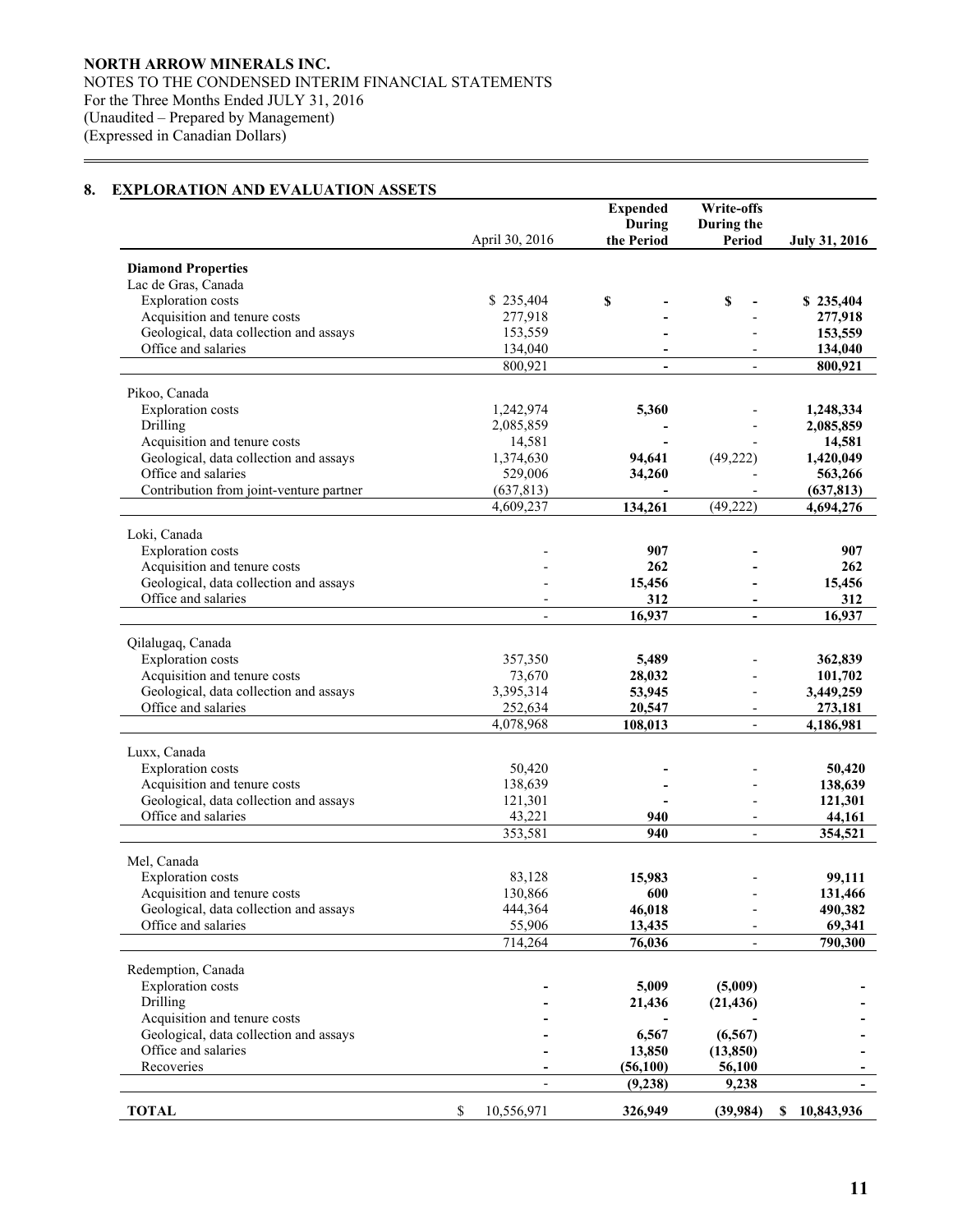$\overline{a}$ 

|                                                          |                       | Expended                 | Write-offs               |                   |
|----------------------------------------------------------|-----------------------|--------------------------|--------------------------|-------------------|
|                                                          |                       | During                   | During the               |                   |
|                                                          | April 30, 2015        | the Year                 | Year                     | April 30, 2016    |
| <b>Diamond Properties</b>                                |                       |                          |                          |                   |
| Lac de Gras, Canada                                      |                       |                          |                          |                   |
| <b>Exploration</b> costs                                 | \$235,404             | \$                       | \$                       | \$235,404         |
| Acquisition and tenure costs                             | 277,918               |                          |                          | 277,918           |
| Geological, data collection and assays                   | 153,559               |                          |                          | 153,559           |
| Office and salaries                                      | 134,040               |                          |                          | 134,040           |
|                                                          | 800,921               | $\overline{\phantom{a}}$ | $\overline{\phantom{a}}$ | 800,921           |
| Pikoo, Canada                                            |                       |                          |                          |                   |
| <b>Exploration</b> costs                                 | 918,487               | 324,487                  |                          | 1,242,974         |
| Drilling                                                 | 1,376,586             | 709,273                  |                          | 2,085,859         |
| Acquisition and tenure costs                             | 13,504                | 1,077                    | $\overline{\phantom{a}}$ | 14,581            |
| Geological, data collection and assays                   | 860,902               | 513,728                  | $\overline{\phantom{a}}$ | 1,374,630         |
| Office and salaries                                      | 383,329               | 145,677                  | $\overline{\phantom{a}}$ | 529,006           |
| Contribution from joint-venture partner                  | (457,764)             | (180, 049)               |                          | (637, 813)        |
|                                                          | 3,095,044             | 1,514,193                | $\overline{\phantom{a}}$ | 4,609,237         |
| Timiskaming, Canada                                      |                       |                          |                          |                   |
| <b>Exploration</b> costs                                 | 4,638                 |                          | (4,638)                  |                   |
| Drilling                                                 | 94,389                |                          | (94, 389)                |                   |
| Acquisition and tenure costs                             | 326,757               | 139                      | (326, 896)               |                   |
| Geological, data collection and assays                   | 68,751                |                          | (68, 751)                |                   |
| Office and salaries                                      | 14,402                | 132                      | (14, 534)                |                   |
| Contribution from joint-venture partner                  | (11,908)              |                          | 11,908                   |                   |
|                                                          | 497,029               | $\overline{271}$         | (497,300)                |                   |
|                                                          |                       |                          |                          |                   |
| Qilalugaq, Canada<br><b>Exploration</b> costs            |                       |                          |                          |                   |
| Acquisition and tenure costs                             | 291,030<br>71,463     | 66,320<br>2,207          |                          | 357,350<br>73,670 |
| Geological, data collection and assays                   | 3,143,171             | 252,143                  |                          | 3,395,314         |
| Office and salaries                                      | 224,821               | 27,813                   | $\overline{\phantom{a}}$ | 252,634           |
|                                                          | 3,730,485             | 348,483                  | $\overline{\phantom{a}}$ | 4,078,968         |
|                                                          |                       |                          |                          |                   |
| Luxx, Canada                                             |                       |                          |                          |                   |
| <b>Exploration</b> costs<br>Acquisition and tenure costs | 40,803<br>136,168     | 9,617<br>2,471           |                          | 50,420<br>138,639 |
| Geological, data collection and assays                   | 121,301               |                          |                          | 121,301           |
| Office and salaries                                      | 37,959                | 5,262                    |                          | 43,221            |
|                                                          | 336,231               | 17,350                   | $\overline{a}$           | 353,581           |
|                                                          |                       |                          |                          |                   |
| Mel, Canada                                              |                       |                          |                          |                   |
| <b>Exploration</b> costs                                 | 10,205                | 72,923                   |                          | 83,128            |
| Acquisition and tenure costs                             | 128,472               | 2,394                    |                          | 130,866           |
| Geological, data collection and assays                   | 183,337               | 261,027                  |                          | 444,364           |
| Office and salaries                                      | 18,684                | 37,222                   |                          | 55,906            |
|                                                          | 340,698               | 373,566                  | $\blacksquare$           | 714,264           |
| Redemption, Canada                                       |                       |                          |                          |                   |
| <b>Exploration</b> costs                                 | 429,053               | 188,937                  | (617,990)                |                   |
| Drilling                                                 | 124,964               | 783,277                  | (908, 241)               |                   |
| Acquisition and tenure costs                             | 55,485                | 21,024                   | (76, 509)                |                   |
| Geological, data collection and assays                   | 1,058,015             | 115,715                  | (1, 173, 730)            |                   |
| Office and salaries                                      | 218,107               | 145,671                  | (363,778)                |                   |
| Recoveries                                               | (50,000)<br>1,835,624 | (800,000)<br>454,624     | 850,000<br>(2,290,248)   |                   |
|                                                          |                       |                          |                          |                   |
| <b>TOTAL</b>                                             | \$<br>10,636,032      | \$2,708,487              | \$(2,787,548)            | \$<br>10,556,971  |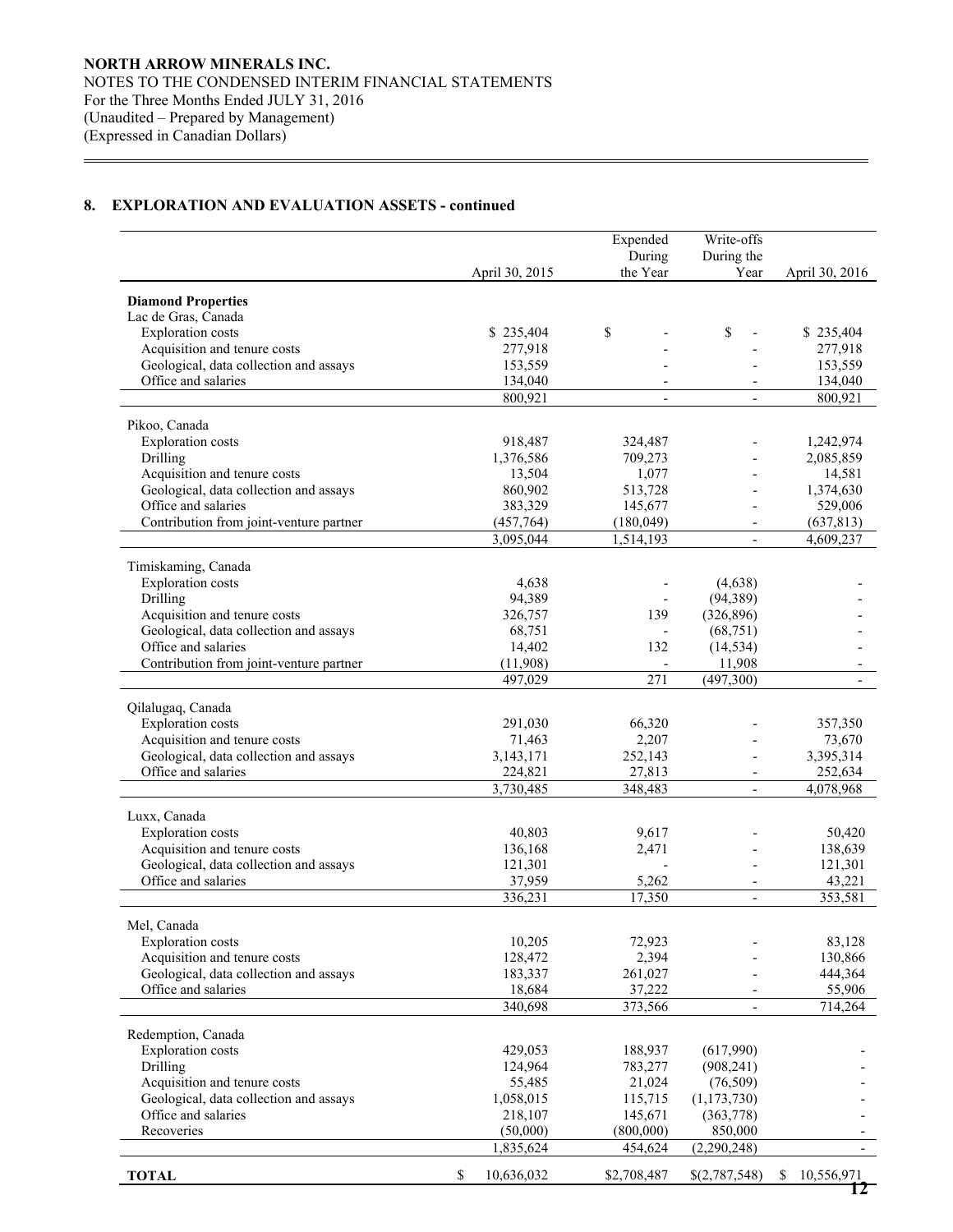Title to exploration and evaluation assets involves certain inherent risks due to the difficulties of determining the validity of certain claims as well as the potential for problems arising from the frequently ambiguous conveyancing history characteristic of many exploration and evaluation assets. The Company has investigated title to all of its exploration and evaluation assets and, to the best of its knowledge, title to all of these assets are in good standing.

# **Diamond Properties, Canada**

 $\overline{a}$ 

Lac de Gras, Northwest Territories

In August 2011, the Company entered into an option agreement with Harry Winston Diamond Mines Ltd. (subsequently Dominion Diamond Corp.) ("Dominion"), and Springbok Holdings Inc. ("Springbok"), to jointly explore Springbok and the Company's Lac de Gras property and Dominion's land holdings contiguous to Springbok and the Company's Lac de Gras property (collectively, the "JV Property").

Dominion was to incur exploration expenditures of at least \$5,000,000 over a 5-year period to allow the option to vest. Upon vesting, a joint venture would be formed whereby Dominion would hold a 55% interest and the Company and Springbok would share equally a 45% interest in the JV Property.

On October 24, 2012, the Company entered into an agreement with Springbok to acquire Springbok's 50% interest in the Lac de Gras property (the "Springbok Interests"). The Springbok Interests included the right to obtain a 22.5% interest in the JV Property, subject to the terms and conditions of the option agreement among Springbok, the Company and Dominion. Under the terms of the agreement with Springbok, the Company issued 1,000,000 shares at a value of \$235,000 to Springbok for the Springbok Interests. As additional consideration, in the event that Dominion exercises its option and earns a 55% interest in the JV Property (complete) and the Company subsequently incurs \$2 million in joint venture expenditures on the JV Property, the Company will issue to Springbok that number of common shares of the Company having a value of \$1 million.

During the year ended April 30, 2015, the Company was advised that Dominion had incurred \$5,000,000 of expenditures. In October 2015 the Company and Dominion finalized a joint venture agreement having an effective date of June 1, 2015 to govern the ongoing evaluation of the JV Property on the basis of a 45%/55% (North Arrow/Dominion) joint venture. In January 2016, the joint venture approved an exploration budget for the period from February 2016 to January 2017. The Company has elected not to contribute its share of the cost of the program and expects its interest in the joint venture to be diluted proportionately.

Timiskaming, Pikoo and Qilalugaq Diamond Projects, Canada

On March 12, 2013, the Company entered into an assignment agreement with 0954506 B.C. Ltd. ("BCCo") under which BCCo agreed to assign and transfer to the Company all BCCo's interest and obligations in certain options to earn an 80% interest in the Timiskaming, Pikoo and Qilalugaq diamond projects. Stornoway Diamond Corporation ("Stornoway") was the holder of a 100% interest in all three projects and had granted BCCo options to acquire the 80% interests in the projects. BCCo is a private company controlled by a party related to a director of the Company. Stornoway retained a one-time right to buy-back a 20% interest in any of the projects once the Company completed an option work program and provided Stornoway with notice of its intent to vest in an 80% interest in a project. The cost of the buy-back was equal to three times the costs incurred in connection with the applicable option work program.

Under the terms of the assignment agreement the Company paid BCCo \$20,000 and issued BCCo 500,000 transferrable share purchase warrants having a fair value of \$314,325 which was included in acquisition costs at the time the Company earned its interest in the Timiskaming project. Each share purchase warrant entitles the holder to acquire one common share of the Company at a price of \$0.25 for a period of five years from the date of issuance. In addition, the assignment agreement required the Company to complete a \$2,000,000 financing (completed).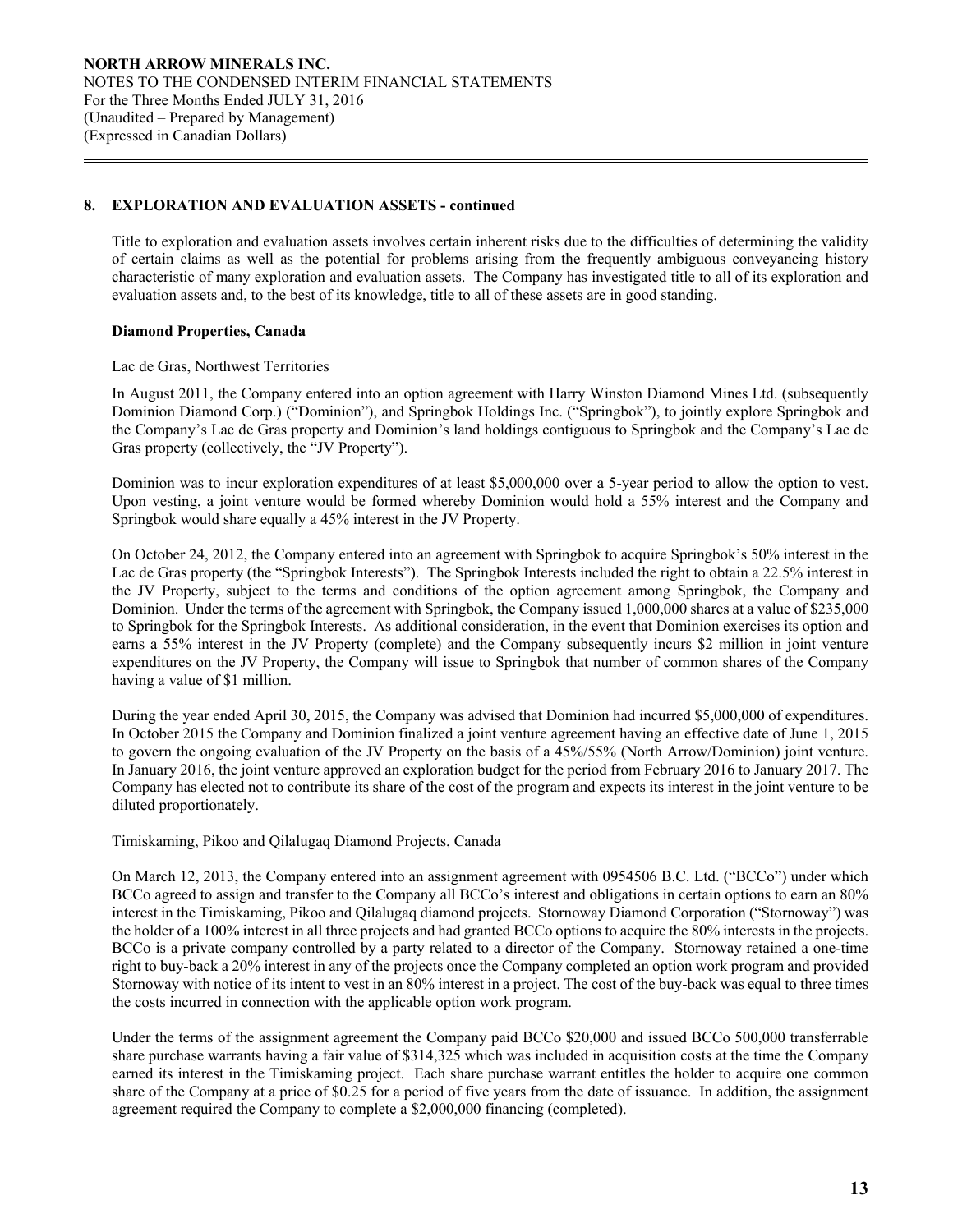#### **Diamond Properties, Canada - continued**

 $\overline{a}$ 

Timiskaming, Pikoo and Qilalugaq Diamond Projects, Canada - continued

#### *Timiskaming diamond project, Ontario/Quebec*

The Company has earned an 80% interest in the Timiskaming diamond project by completing the required option work program. During the year ended April 30, 2014, the Company issued Stornoway notice that it had completed the option work program and had therefore vested at an 80% interest in the Timiskaming project subject to Stornoway's right to buy back a 20% interest in the project. Stornoway did not elect to exercise its right to buy back a further 20% interest in the project. Accordingly, under the terms of the Company's acquisition agreement with BCCo., the fair value of the warrants issued to BCCo. was included in the acquisition costs at the time the Company earned its interest in the Timiskaming diamond project. Ongoing evaluation of the project is subject to an 80%/20% (Company/Stornoway) participating joint venture.

During the year ended April 30, 2016, the Company wrote off \$497,300 of exploration and acquisition costs related to the Timiskaming project in recognition of the lack of significant planned exploration expenditures on the property.

## *Qilalugaq diamond project, Nunavut*

The Company has earned an 80% interest in the Qilalugaq project by completing the required option work program. During the year ended April 30, 2016, the Company issued Stornoway notice that it had completed the option work program and had therefore vested at an 80% interest in the project, subject to Stornoway's right to buy back a further 20% interest in the project. Stornoway did not elect to exercise its right to buy back a further 20% interest in the project. Ongoing evaluation of the project is subject to an 80%/20% (Company/Stornoway) participating joint venture. Stornoway has indicated that it will not fund its share of ongoing costs and as such the Company's interest in the project shall increase proportionately.

The project is subject to a 3% net smelter royalty ("NSR") on metals produced and a 3% gross-overriding royalty ("GOR") on the sale of industrial minerals, including diamonds.

#### *Pikoo diamond project, Saskatchewan*

The Company has earned an 80% interest in the Pikoo diamond project by completing the required option work program. During the year ended April 30, 2014, the Company issued Stornoway notice that it had completed the option work program and had therefore vested at an 80% interest in the project, subject to Stornoway's right to buy back a further 20% interest in the project. Stornoway did not elect to exercise its right to buy back a further 20% interest in the project. Ongoing evaluation of the project is subject to an 80%/20% (Company/Stornoway) participating joint venture.

Stornoway has elected not to contribute its share of the 2016 exploration budget and as a result the Company's ownership interest in the Pikoo project is expected to increase proportionately.

In September 2014, the Company entered into separate option agreements with Eagle Plains Resources Ltd., Kalt Industries Ltd., and Canadian International Minerals Inc. to acquire interests in mineral properties in the Pikoo diamond project area. Under the terms of the agreements the Company can acquire 70% interests in the properties by reimbursing staking costs totalling \$5,600 (paid) and discovering a kimberlite on the properties within a three year period. In the event that the Company earns a 70% interest in any of the properties, the property in question will be subject to a 2% GOR on diamonds, payable to the vendor. There will be retained a right to purchase 1% of any royalty granted at any time for \$1,000,000. The Company and Stornoway have separately agreed to evaluate these properties under the Pikoo joint venture. Subsequent to July 31, 2016, the Company relinquished its option interest in the three agreements and wrote-off \$49,222 of expenditures at July 31, 2016.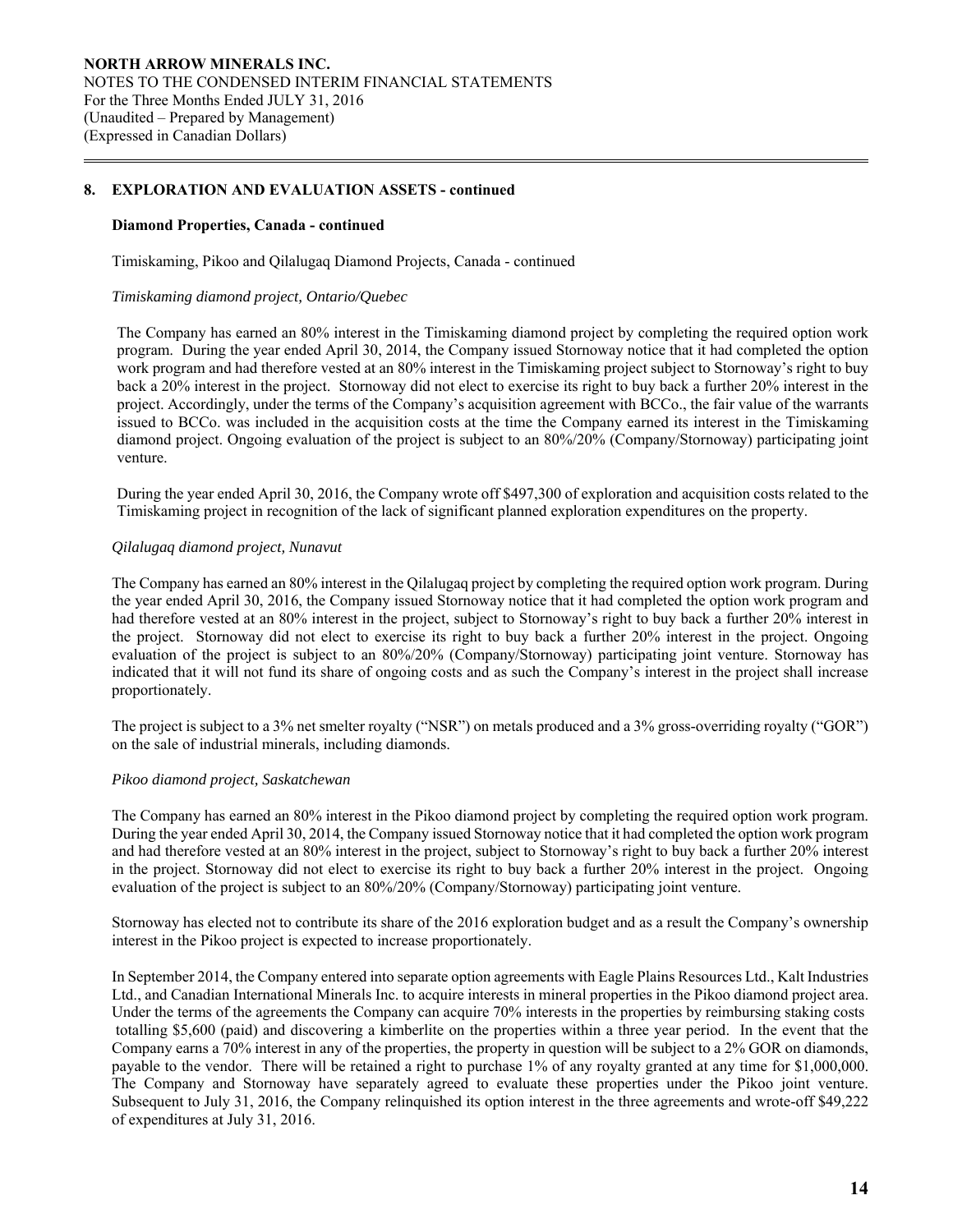#### **Diamond Properties, Canada – continued**

 $\overline{a}$ 

# Redemption project, Northwest Territories

In July 2013, the Company entered into an option agreement with Arctic Star Exploration Corp. ("Arctic Star") whereby it could earn a 55% interest in Arctic Star's Redemption project in the Lac de Gras region of the Northwest Territories. Under the terms of the option agreement, the Company could earn a 55% interest in the project by incurring \$5,000,000 in exploration expenditures prior to July 1, 2017, including a firm commitment to spend \$1,000,000 prior to July 1, 2014 (completed). On July 11, 2014, the Company and Arctic Star signed an addendum to the option agreement under which the project area was expanded to include three additional mineral claims and one mining lease. Certain of the project's leases are subject to a 1.5% GOR on any diamond production and a 1.5% NSR on any other commodity mined of which 0.5% of this royalty may be purchased for \$2,000,000.

Effective January 25, 2016 the Company closed the sale of a royalty interest in the Redemption and Loki properties to Umgeni Holdings International Limited ("Umgeni") for \$800,000. Umgeni is a private company of which a director of the Company is a beneficiary of the sole shareholder. Umgeni paid the Company \$800,000 to acquire the following royalty interests:

- a 1.5% gross overriding royalty on diamonds ("GOR") and a 1.5% net smelter returns royalty on base and precious metals ("NSR") for the three mineral claims owned 100% by the Company. These claims are not subject to the option agreement and form part of the Company's Loki project (see below);
- a 1.25% GOR and 1.25% NSR on 12 mineral claims and 5 mining leases (the "ADD Claims") that are subject to the option agreement with Arctic Star. These 1.25% royalties will be payable from the Company's ultimate interest in the ADD claims and the Company will have sole responsibility for paying them. If the Company decides not to proceed beyond 2016 with further exploration under the option agreement with Arctic Star, Umgeni has the right to acquire the Company's interest in the option. If Umgeni does not acquire the Company's interest in the option agreement and the option agreement terminates, then Umgeni will have no further right to receive royalties for any ADD Claims in which the Company does not retain an interest. Arctic Star has consented to the granting of these 1.25% royalties on the ADD Claims and the possible future transfer to Umgeni of the Company's interest in the option agreement.

It is a further term of the agreement with Umgeni that the Company must conduct a minimum \$800,000 exploration program at the Redemption project before August 31, 2016 (completed).

Effective April 30, 2016, the Company wrote off exploration and acquisition costs of \$2,290,248 related to the Redemption project in recognition of the lack of exploration success with the drilling programs. Subsequent to July 31, 2016, Umgeni elected not to acquire the Company's interest in the option agreement and the Company issued a notice to Arctic Star of the Company's intent to relinquish its option to earn an interest in the Redemption project. Further to the July 11, 2014 addendum to the option agreement, the Company also notified Arctic Star of the Company's intent to retain a 55% interest in one mineral claim contiguous to the Redemption project.

## Loki project, Northwest Territories

The Loki project consists of 13 claims acquired by staking between 2013 and 2016 in the Lac de Gras region of the Northwest Territories. The Company holds a 100% interest in these claims subject to a 1.5% gross overriding royalty on diamonds ("GOR") and a 1.5% net smelter returns royalty on base and precious metals ("NSR") granted to Umgeni under the terms of the January 2016 royalty purchase agreement.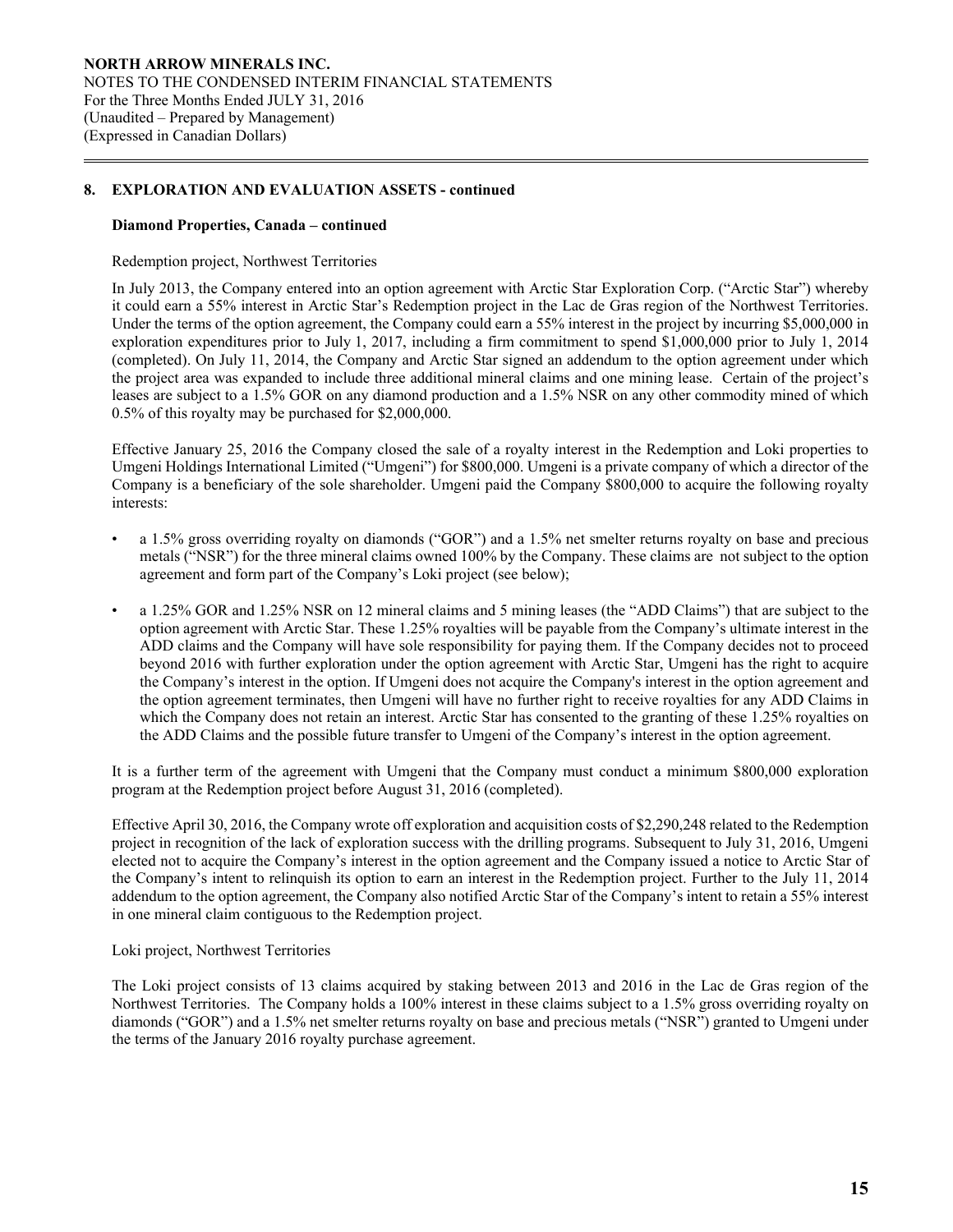#### **Diamond Properties, Canada - continued**

#### Mel project, Nunavut

 $\overline{a}$ 

In July 2013, the Company acquired a 100% interest in the Mel diamond project in Nunavut. The acquisition was subject to a purchase and sale agreement with Anglo Celtic Exploration Ltd., a private company controlled by a director of the Company. Under the terms of the agreement, the Company acquired a 100% interest in the property for consideration of a 1% GOR and 250,000 warrants entitling the holder to acquire 250,000 shares at a price of \$0.65 per share for a period of five years. The warrants had a fair value of \$126,502 which has been included in acquisition costs. In addition, the Company retains the right to buy back one half of the gross overriding royalty for \$1,000,000 at any time.

#### Luxx project, Nunavut

In July 2013, the Company acquired a 100% interest in the Luxx diamond project in Nunavut. The acquisition was subject to a purchase and sale agreement with Anglo Celtic Exploration Ltd., a private company controlled by a director of the Company. Under the terms of the agreement, the Company acquired a 100% interest in the property for consideration of a 1% GOR and 250,000 warrants entitling the holder to acquire 250,000 shares at a price of \$0.65 per share for a period of five years. The warrants had a fair value of \$126,502 which has been included in acquisition costs. In addition, the Company retains the right to buy back one half of the gross overriding royalty for \$1,000,000 at any time.

#### **Gold and Base Metal Properties, Canada**

 In addition to the properties described above, the Company maintains interests in various gold and base metal properties in the Northwest Territories and Nunavut.

#### Hope Bay Property, Nunavut

On January 28, 2011, amended February 1, 2013 and May 30, 2014, the Company entered into an agreement with Chelsea Minerals Corp. ("Chelsea"), whereby Chelsea had the option to earn a 60% interest in the Company's Hope Bay Oro gold project in Nunavut, consisting of five mining leases. In May 2011, Chelsea was acquired by Sennen Resources Ltd. (subsequently Sennen Potash Corp.) ("Sennen") pursuant to a Plan of Arrangement and Sennen assumed Chelsea's obligations pursuant to the agreement. Effective April 14, 2015, Sennen terminated their interest in the project pursuant to the terms of the option agreement.

Torp Lake, Nunavut and Phoenix, Northwest Territories

Effective May 19, 2016, the Company sold its interest in the in the previously written off Torp Lake and Phoenix mineral claims to Clean Commodities Corp. (previously Athabasca Nuclear Corp.) for consideration of 2,500,000 common shares of Clean Commodities Corp. having a fair valued of \$200,000 and warrants entitling the Company to purchase an additional 1,000,000 common shares at a price of \$0.20 for a period of two years with a fair value of \$33,524. The following assumptions were used for the Black Scholes valuation of the warrants:

|                               | July 31, 2016 | April 30, 2016           |
|-------------------------------|---------------|--------------------------|
| Risk – free interest rate     | $1.00\%$      |                          |
| Expected life of the warrants | 2.0 years     |                          |
| Annualized volatility         | 120.00%       | $\overline{\phantom{0}}$ |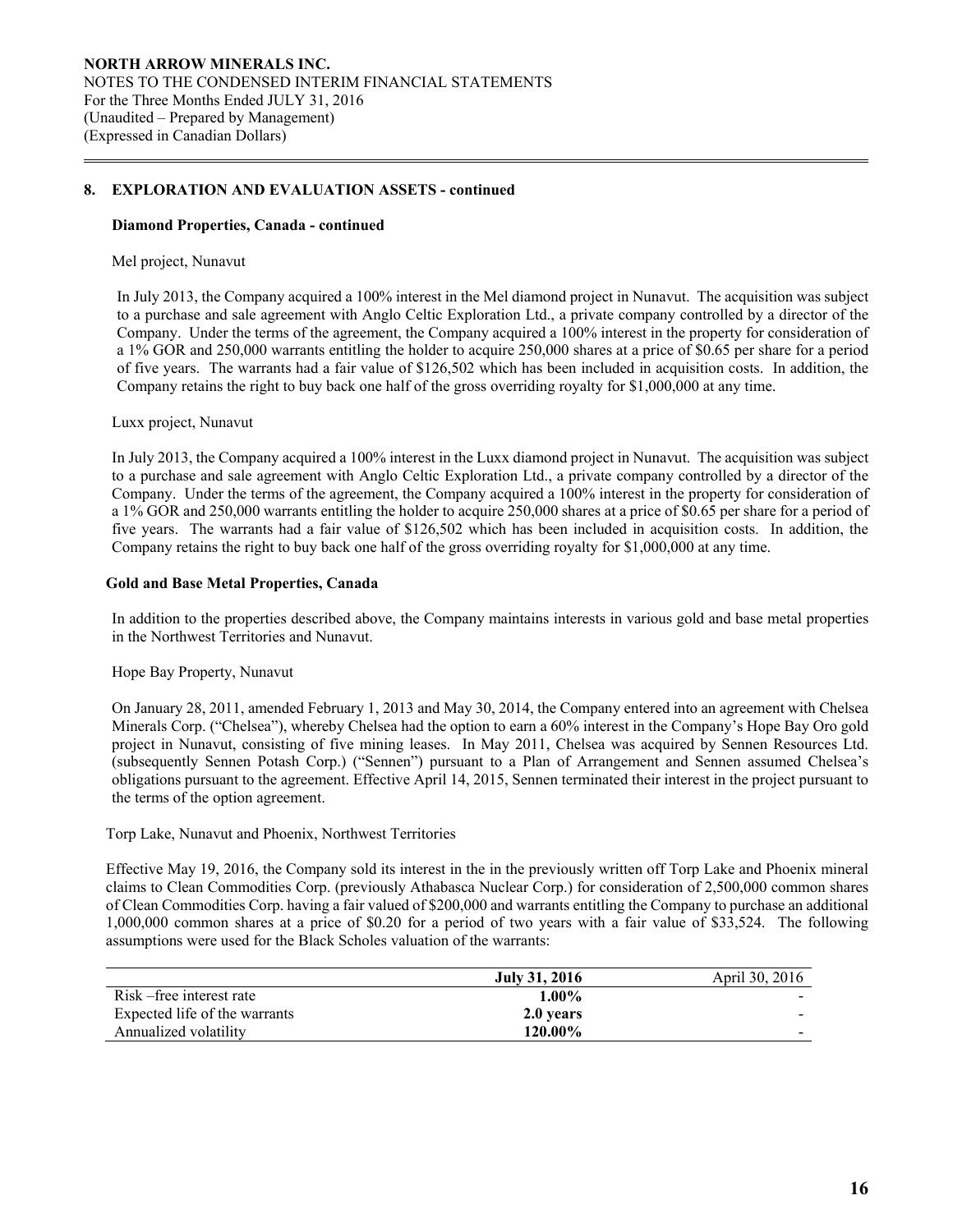# **9. ACCOUNTS PAYABLE AND ACCRUED LIABILITIES**

|                     | <b>July 31, 2016</b> |         | April 30, 2016 |
|---------------------|----------------------|---------|----------------|
| Trade payables      | S                    | 77,483  | 576,421        |
| Accrued liabilities |                      | 30,000  | 30,000         |
|                     | S                    | 107,483 | 606,421        |

# **10. CAPITAL STOCK AND RESERVES**

# **Authorized share capital**

The authorized share capital of the Company is an unlimited number of common shares without par value.

# **Share issuances**

 $\overline{a}$ 

On May 28, 2015, the Company completed a private placement of 4,211,000 flow-through shares at a price of \$0.95 per share for total gross proceeds of \$4,000,450. As part of this private placement the Company paid finders' fees and costs totalling \$347,697. There was no flow through share premium on the issuance of the flow through shares.

# **Stock options and warrants**

 The Company's stock option plan (the "Plan") has been approved by shareholders at all annual general and special meetings since and including November 2011. The Plan gives the directors the authority to grant options to directors, officers, employees and consultants. The maximum number of shares to be issued under the Plan is 10% of the issued and outstanding common shares at the time of the grant. The exercise price of each option granted shall not be less than the market price at the date of grant less a discount up to 25% in accordance with the policies of the TSX Venture Exchange ("TSXV").

Options granted can have a term up to 5 years with vesting provisions determined by the directors in accordance with TSXV policies for Tier 2 Issuers, with a typical vesting period of 25% upon grant and 25% every six months thereafter.

As at July 31, 2016, the following stock options were outstanding:

| Number of<br><b>Shares</b> | Exercise<br>Price | Number of<br><b>Shares Vested</b> | Expiry Date        |
|----------------------------|-------------------|-----------------------------------|--------------------|
| 2,075,000                  | 0.27              | 2,075,000                         | May 10, 2018       |
| 200,000                    | 0.50              | 200,000                           | September 23, 2018 |
| 985,000                    | 0.70              | 985,000                           | January 28, 2019   |
| 680,000                    | 0.60              | 680,000                           | September 25, 2019 |
| 200,000                    | 0.54              | 200,000                           | December 16, 2019  |
| 4,140,000                  |                   | 4,140,000                         |                    |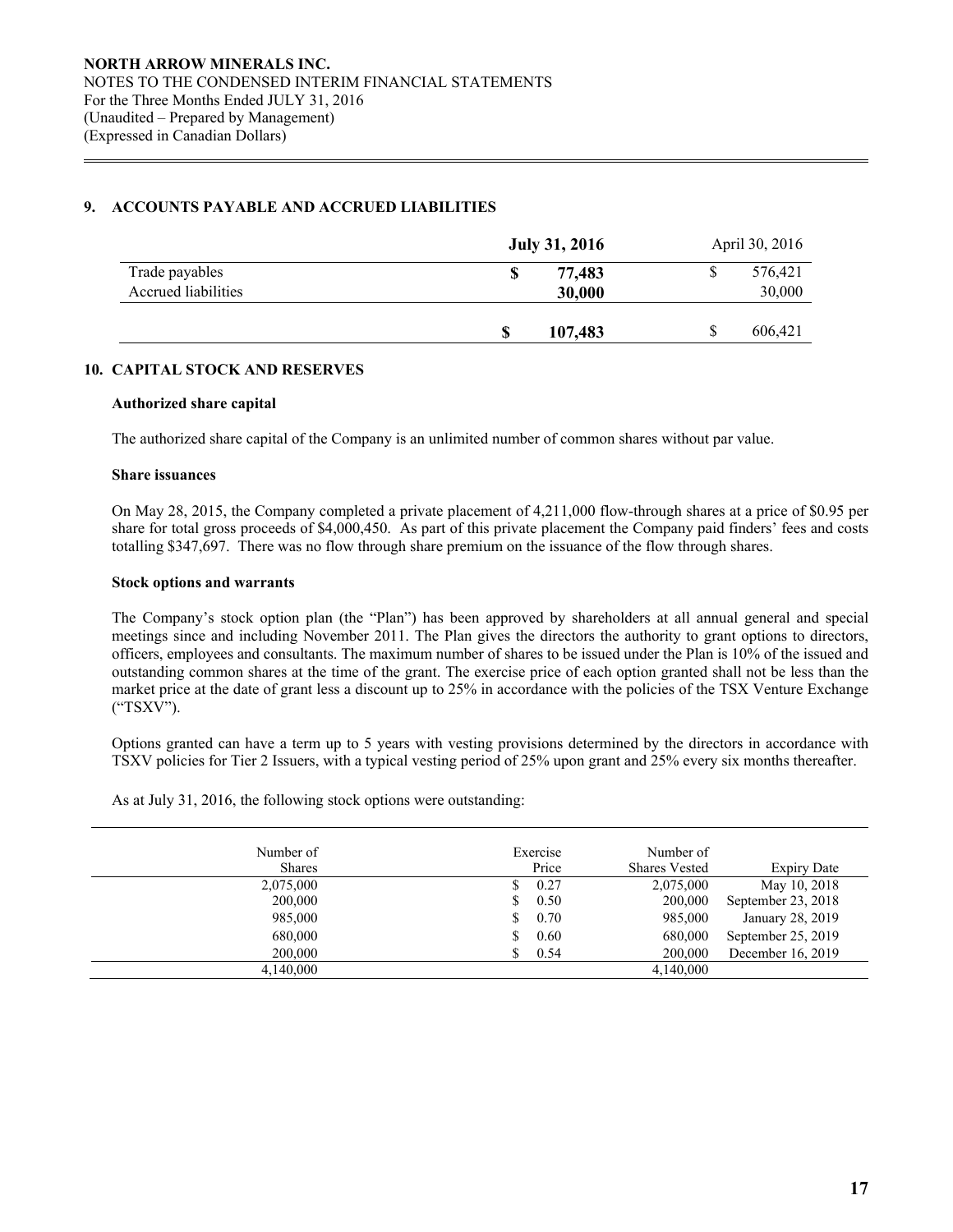## **10. CAPITAL STOCK AND RESERVES - continued**

#### **Stock options and warrants – continued**

 $\overline{a}$ 

A summary of the Company's stock option activity is as follows:

|                                         |            | Weighted              |
|-----------------------------------------|------------|-----------------------|
|                                         | Number     | Average               |
|                                         | of Options | <b>Exercise Price</b> |
| Balance, April 30, 2015                 | 4,318,000  | 0.47                  |
| Expired and forfeited                   | (125,000)  | 0.51                  |
| Balance, April 30, 2016                 | 4,193,000  | 0.47                  |
| Expired and forfeited                   | (53,000)   | 2.00                  |
| Balance, July 31, 2016                  | 4,140,000  | \$0.45                |
|                                         |            |                       |
| Number of options currently exercisable | 4,140,000  | \$0.45                |

During the three months ended July 31, 2016, the Company granted nil stock options (July 31, 2015 – nil). The estimated fair value of the options granted during the year is \$nil (2015 – \$nil). During the three months ended July 31, 2016, the Company recognized share-based compensation of \$2,068 (July 31, 2015 – \$82,646) relating to options vested during the period.

A summary of the Company's warrant activity is as follows:

|                         | Number       | Weighted              |
|-------------------------|--------------|-----------------------|
|                         | of           | Average               |
|                         | Warrants     | <b>Exercise Price</b> |
| Balance, April 30, 2015 | $*1,000,000$ | \$0.45                |
| Issued                  |              |                       |
| Balance, April 30, 2016 | 1,000,000    | 0.45                  |
| Issued                  |              |                       |
|                         |              |                       |
| Balance, July 31, 2016  | 1,000,000    | \$ 0.45               |

\*- 500,000 warrants exercisable at a price of \$0.25 per share expire April 29, 2018

\*- 500,000 warrants exercisable at a price of \$0.65 per share expire August 19, 2018

# **11. RELATED PARTY TRANSACTIONS**

 Details of the transactions between the Company and related parties not disclosed elsewhere in the financial statements are disclosed below.

Related party transactions

Certain companies which have an officer and/or director or former officer and/or director in common and render services or are charged for certain services are as follows:

|                               | Nature of transactions            |
|-------------------------------|-----------------------------------|
| Anglo-Celtic Exploration Ltd. | Interest and consulting           |
| Strongbow Exploration Inc.    | Exploration and administration    |
| New Dimension Resources Ltd.  | Administration                    |
| Northair Silver Corp.         | Accounting and corporate services |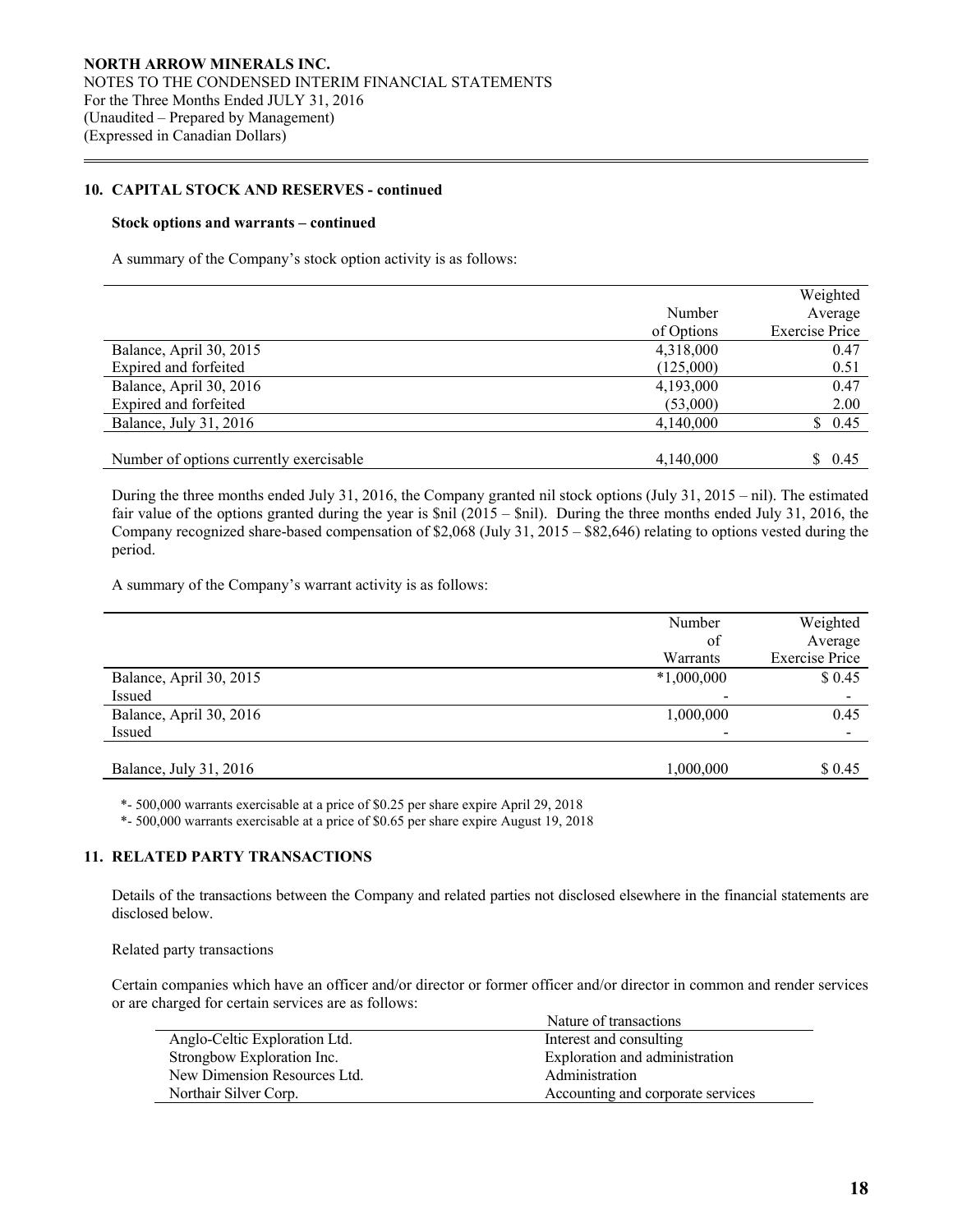# **11. RELATED PARTY TRANSACTIONS - continued**

 $\overline{a}$ 

The Company incurred the following transactions in the normal course of operations in connection with companies which have an officer and/or director in common.

- a) Paid or accrued consulting fees of \$4,500 (2015 \$nil) to the Corporate Secretary of the Company. This amount is included in salaries disclosed below.
- b) Paid \$962 (2015 \$5,886) for office and rent to Anglo-Celtic Exploration Ltd.
- c) Received from New Dimension Resources Ltd. and Strongbow Exploration Inc. \$6,900 (2015 \$1,600) for rent, office and administrative costs.
- d) Amounts due to related parties of \$2,249 (April 30, 2016 \$2,249) is owing to Northair Silver Corp. a company that previously had common officers.
- e) Included in other receivables is \$2,954 (2015 \$nil) due from companies having a director or officers in common.

The remuneration of directors and key management personnel during the year ended July 31, 2016 was as follows:

|                                            |    | <b>July 31,</b><br>2016 | July 31,<br>2015 |
|--------------------------------------------|----|-------------------------|------------------|
|                                            |    |                         |                  |
| Salaries <sup>1</sup>                      | \$ | 56,325                  | 61,003           |
| Salaries in exploration costs <sup>1</sup> |    | 20,386                  | 11,209           |
| Share-based compensation <sup>2</sup>      |    | 2,068                   | 69,241           |
| Total                                      | S  | 78,779                  | 141,453          |

1 – When key management is working specifically on mineral properties their time is capitalized against the mineral property.

2 – Share-based compensation is the fair value of options that have been granted to directors and key management personnel.

During the year ended April 30, 2016, the Company entered into an employment agreement with a senior employee and officer for his services requiring a minimum annual payment of \$225,000. In addition, the employment agreement contains clauses which could provide for a payment or payments in excess of \$450,000 on termination of employment or conclusion of a change in control or similar transaction.

# **12. COMMITMENTS**

As at July 31, 2016, the commitment for rental of the Company's office space is as follows:

| Year ending    |          |
|----------------|----------|
| April 30, 2017 | \$52,142 |
| April 30, 2018 | \$53,613 |

# **13. SUPPLEMENTAL DISCLOSURE WITH RESPECT TO CASH FLOWS**

The significant non-cash transactions for the three months ended July 31, 2016 were the Company incurred exploration and evaluation expenditures of \$69,786 (April 30, 2016 - \$543,041) that are included in accounts payable and accrued liabilities at July 31, 2016.

# **14. CAPITAL MANAGEMENT**

 The capital of the Company consists of the items included in shareholders' equity. The Company manages its capital structure and makes adjustments to it, based on the funds available to the Company. The Company's objective for capital management is to plan for the capital required to support the Company's ongoing acquisition and exploration of its mineral properties and to provide sufficient funds for its corporate activities. There have been no changes to the management of capital during the fiscal period.